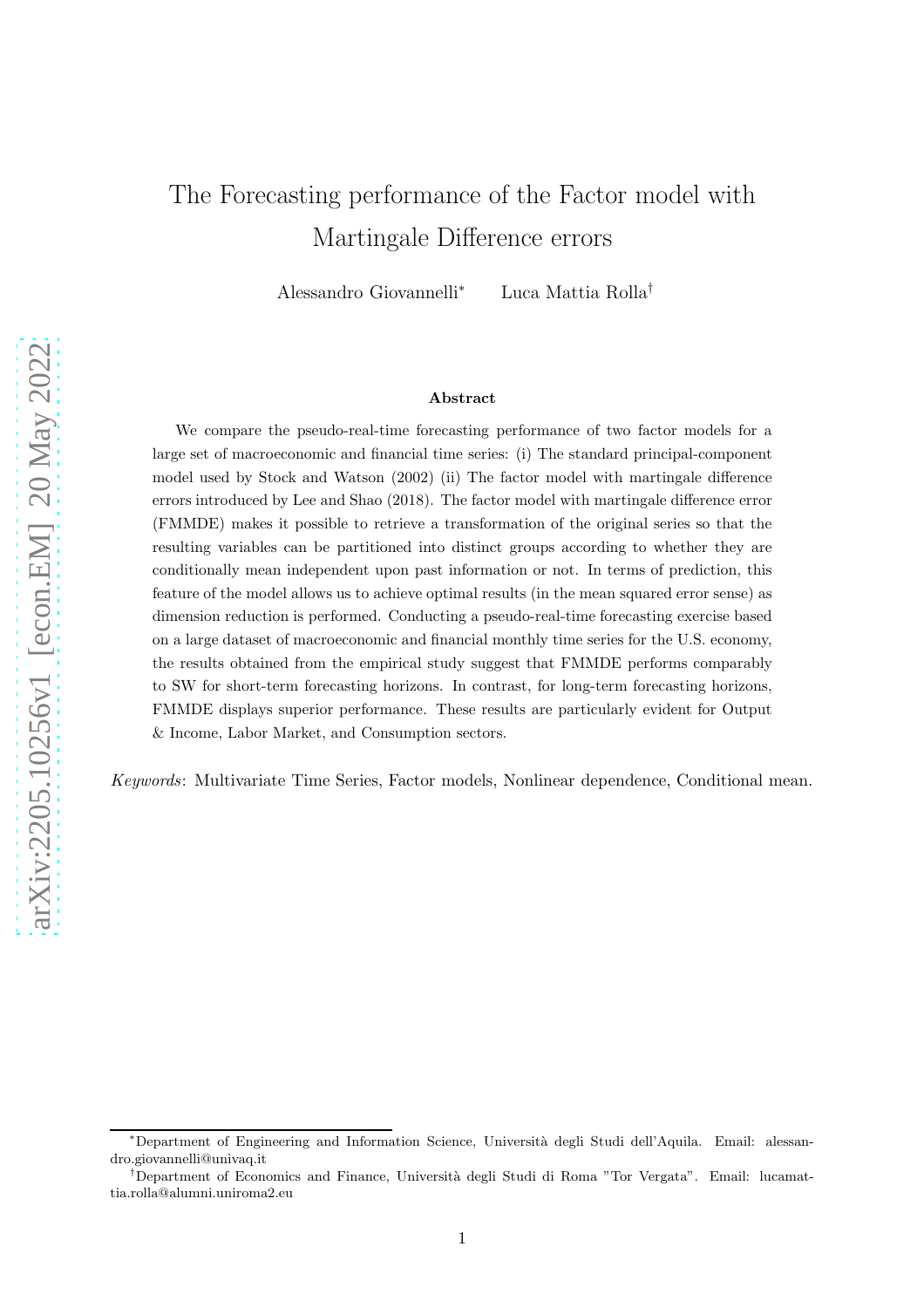## 1 Introduction

The present paper aims to evaluate the forecasting performance of the factor model with martingale difference error (FMMDE, Lee and Shao, 2018), a recent innovation in the factor modeling literature, to establish whether it can represent a valid alternative to more traditional models in predicting macroeconomic aggregates. To this end, we compare the forecasting performance of FMMDE to that of the factor model defined in Stock and Watson (SW, 2002a, 2002b), which can be considered a well-established benchmark in the literature and can therefore be used as a standard of reference. In macroeconomic forecasting, dynamic factor models (hereafter DFM) proved to be extremely successful in this contest, (see among others Stock and Watson, 2002a; Forni et al., 2005; Boivin and Ng, 2005). The appeal of DFM is that the information contained in a large dataset can be summarized using a small number of factors. Those factors, estimated by means of linear principal components analysis, are then used in a forecasting equation to predict the variable of interest . This approach, known as diffusion index (DI), is now standard in the forecasting literature due to its ability to condensate information from a large number of predictors in a simple and parsimonious manner.

The use of FMMDE in the factor modeling literature is motivated by the search for optimal prediction as dimension reduction for a multivariate stationary time series is performed. Under the assumption that the error process model is a martingale difference sequence - a more stringent condition than just assuming that the error term follows a white noise process - it is possible to show that there exists a contemporaneous linear transformation of the original series such that the resulting factors can be separated into two distinct segments, one of these being conditionally mean independent upon past information. This has important implications in terms of optimal prediction, as it reduces the modeling effort to the subset of factors that exhibit some form of serial dependence in the conditional mean.

Another feature of FMMDE is represented by the fact that it relies upon measures of statistical dependence that are suitable to detect nonlinear relationships in the data. For this reason, the adoption of FMMDE appears to be particularly fitting in the analysis of time series that present forms of nonlinear dependence, as the model has a built-in advantage over traditional factor models (including the SW model). In this sense, we provide some simulated examples showing the advantage of FMMDE in such a nonlinear setting in terms of forecast accuracy.

A further contribution of this paper is to propose a novel technique for selecting the number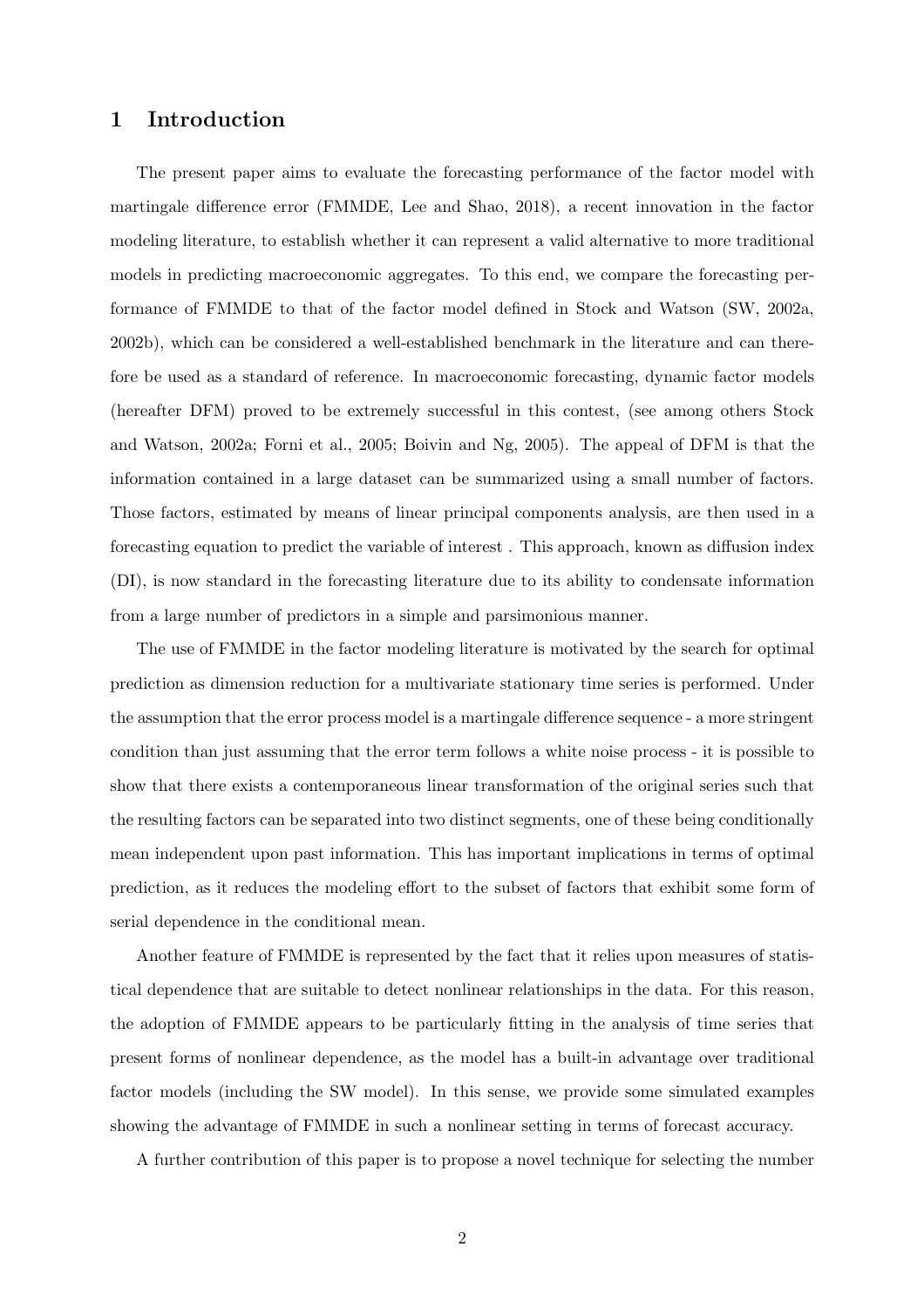of factors to use in the estimation of FMMDE. In doing this, we depart from the methodology described in Lee & Shao's original paper by proposing a factor selection criterion that is, in our opinion, more coherent with the specific characteristics of the model. Our approach will be to include in the model the factors that have some form of conditional mean dependence upon the past, that is, those factors that are not a martingale difference sequence.

Our analysis considers a dataset of [1](#page-2-0)23 US monthly macroeconomic time series<sup>1</sup> over the period from January 1959 to December 2019 to evaluate the forecasting performance of the two models. The study is carried out by employing a pseudo real time exercise based on a large dataset proposed by (McCkracken & Ng, 2015). The dataset is composed of 123 US monthly macroeconomic time series<sup>[2](#page-2-1)</sup> observed over the period from January 1959 to December 2019. The forecast horizon considered are for 1,3, 6, 12 and 24 months ahead and the loss function used top measure the forecast performance is the usual mean squared error (MSE). Furthermore, the forecasting exercise was conducted on all variables composing the dataset. In this way, it was possible to get a more general picture of the different sectors that make up the dataset, beyond the forecasting performance on the individual macroeconomic aggregates, such as Personal Income, Industrial Production, Unemployment Rate, All Employees and Consumer Price Index.

The main empirical findings can be summarized as follows. For short-term forecasting horizons, the FMMDE approach has forecast performance comparable to SW. In the longterm forecasting horizons, the improvement becomes more evident especially for sectors related to Output & Income, Labor Market and Consumption. This is true also for the main macroeconomic aggregates such as Industrial production, Unemployment Rate, and Real Personal Income. If instead, the prediction of nominal variables is concerned, SW model appears to have an advantage over FMMDE.

The rest of the paper is structured as follows. We introduce in Section [2](#page-3-0) the main theoretical properties of the FMMDE, and the so called martingale difference divergence matrix used in its implementation. In the same section, we introduce the define factor selection techniques that are used to determine the model dimensionality, including our proposed methodology. Section [3](#page-8-0) briefly discusses the SW model and its main properties: inside it, we also offer a first comparison of the characteristics of the two models through some simulated examples. The composition of

<sup>&</sup>lt;sup>1</sup>We refer to the enclosed Appendix for more information about the nature and composition of the series in the dataset.

<span id="page-2-1"></span><span id="page-2-0"></span><sup>&</sup>lt;sup>2</sup>We refer to the enclosed Appendix for more information about the nature and composition of the series in the dataset.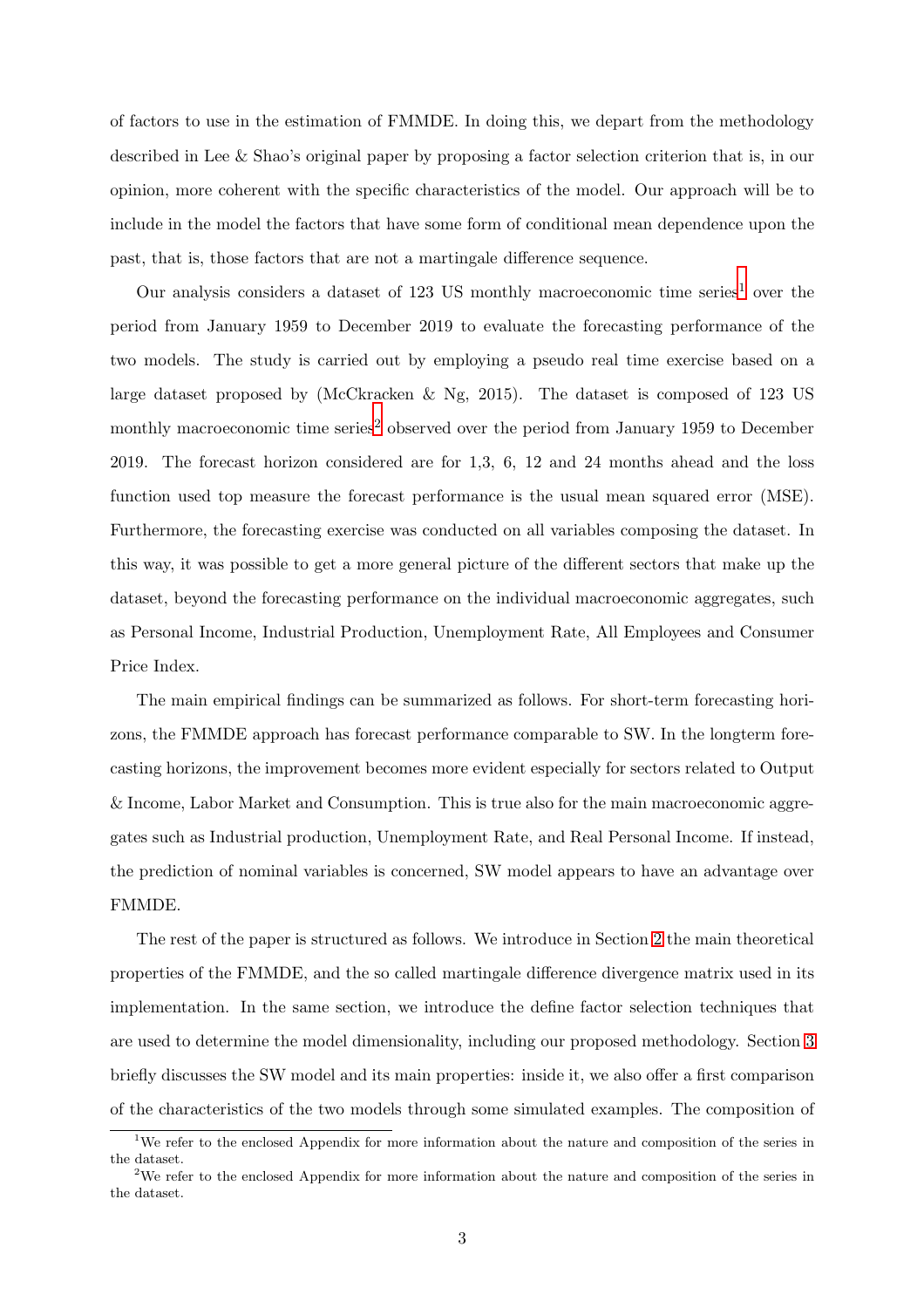the dataset, estimation methodology and forecasting procedure are extensively treated in Section [4.](#page-11-0) Finally, the forecasting performance of the two competing models is discussed in Section [5:](#page-13-0) we report results obtained for the recursive scheme of forecasting for both individual series and the entire dataset as an aggregate.

### <span id="page-3-0"></span>2 Factor Model with Martingale Difference Error

Let  $\mathbf{x}_t = (x_{1t}, x_{2t}, ..., x_{nt})'$  denote an  $n \times 1$  vector of variables observed at times  $t = 1, ..., T$ . Under the assumption that the variables have a latent factor structure, the approximate factor model is formulated as:

$$
\mathbf{x}_t = \mathbf{\Lambda} \mathbf{F}_t + \boldsymbol{\zeta}_t, \tag{1}
$$

where  $\mathbf{F}_t = (F_{1t},...,F_{rt})'$  are  $r < n$  unobserved common factors,  $\mathbf{\Lambda}$  is the  $n \times r$  matrix of factor loadings and  $\zeta_t = (\zeta_{1t}, ..., \zeta_{rt})'$  is the idiosyncratic disturbance not explained by the factors. If we further assume that  $\mathbf{x}_t$  is a mean zero *n*-variate strictly stationary time series, the FMMDE can be defined as

$$
\mathbf{x}_{t} = E\left(\mathbf{x}_{t}|\mathcal{F}_{t-1}\right) + \boldsymbol{\zeta}_{t},\tag{2}
$$

with  $E(\mathbf{x}_t|\mathcal{F}_{t-1}) = \mathbf{\Lambda} \mathbf{F}_t$ , and  $\mathcal{F}_{t-1} = \sigma(\mathbf{x}_{t-1},...,\mathbf{x}_1,...)$  denoting the information set at time  $t-1$ . By construction we shall now have that the idiosyncratic component  $\zeta_t$  is a vector martingale difference sequence.

Our goal is to identify a contemporaneous linear (invertible) transformation for  $x_t$ , say  $\mathbf{M} \in R^{n \times n}$ , such that  $\mathbf{Mx}_t = [\mathbf{F}_{a,t}', \mathbf{F}_{b,t}']'$ , where  $E(\mathbf{F}_{a,t} | \mathcal{F}_{t-1}) \neq E(\mathbf{F}_{a,t})$ ,  $E(\mathbf{F}_{b,t} | \mathcal{F}_{t-1}) =$  $E(\mathbf{F}_{b,t})$  with  $\mathbf{F}_{a,t} \in \mathbb{R}^r$  and  $\mathbf{F}_{b,t} \in \mathbb{R}^{n-r}$ . In other words, we look for a transformation such that the resulting series can be separated into two parts, with one part being conditionally mean dependent upon  $\mathcal{F}_{t-1}$ , and another being conditionally mean independent upon the past information set. In such a way, the modelling task for the series  $x_t$  is reduced to that for the lower dimensional series  $\mathbf{F}_{a,t}$  while optimal results in terms of prediction accuracy (in the mean squared error sense) are still attainable.

Let us introduce B as an  $n \times (n-r)$  matrix for which the relationship  $\Lambda' B = 0$  holds true.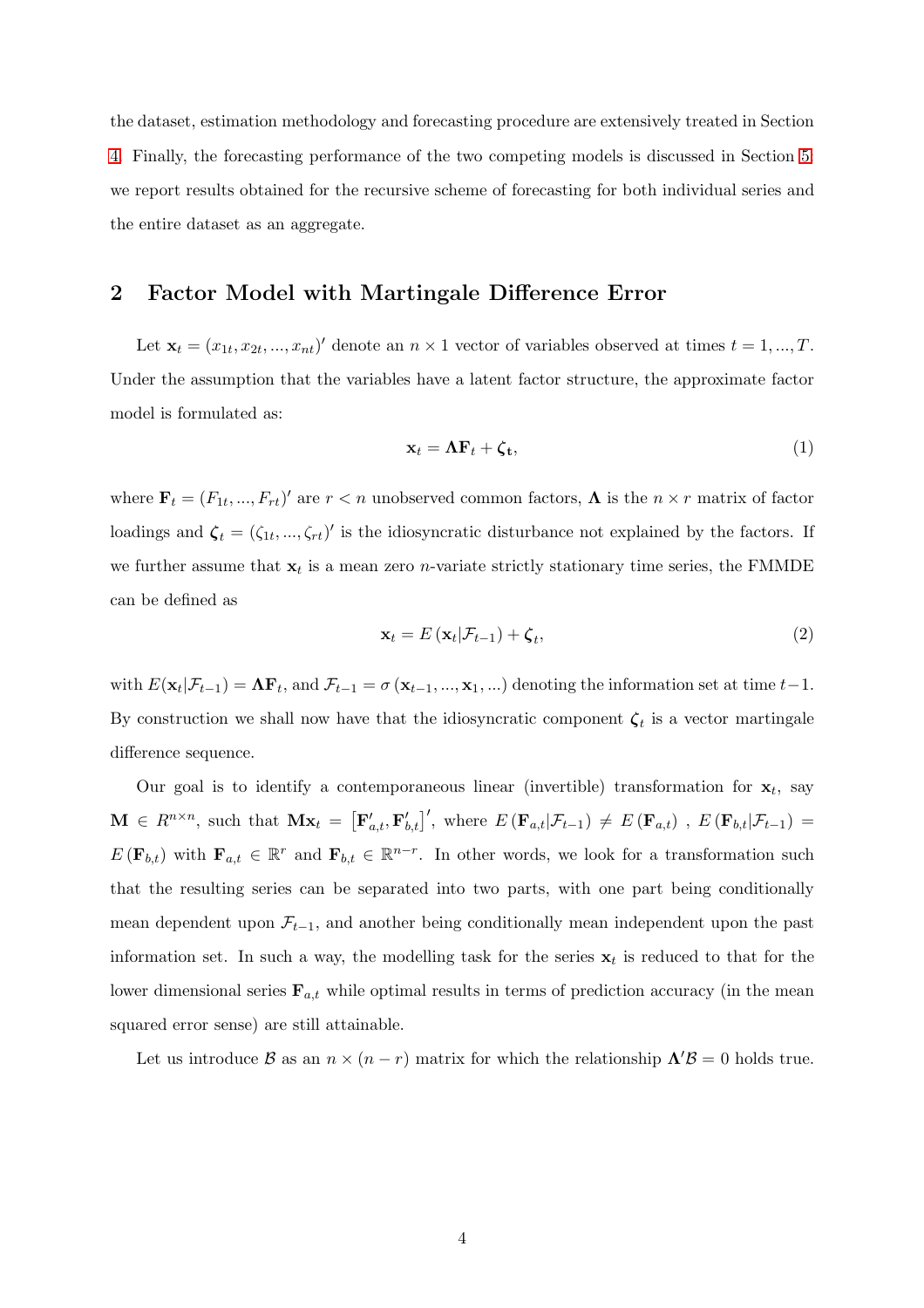Defining the matrix **M** as  $M = [\Lambda, \mathcal{B}]'$ , we can write accordingly

$$
E\left(\mathbf{\Lambda}'\mathbf{x}_{t}|\mathcal{F}_{t-1}\right) = E\left(\mathbf{F}_{a,t}|_{t-1}\right) = \mathbf{F}_{t}
$$
\n
$$
E\left(\mathbf{F}_{b,t}|_{t-1}\right) = E\left(\mathcal{B}'\mathbf{x}_{t}|_{t-1}\right) = E\left(\mathcal{B}'\mathbf{x}_{t}\right).
$$
\n(3)

As a result of obtaining the estimate  $\widehat{M}$  we can retrieve the factor process  $\mathbf{F}_t$  as  $\widehat{\mathbf{F}}_t = \widehat{\Lambda}' \mathbf{x}_t$ .

#### 2.1 Martingale Difference Divergence Matrix

The identification of these non-martingale difference factors is made feasible by the introduction of the martingale difference divergence matrix, mintroduced in Lee & Shao (2018), which allows us to retrieve the matrix **M** and therefore to express  $x_t$  as a nonsingular linear transformation of a r-dimensional dynamically dependent common factor process, and a martingale difference error component of dimension  $(n - r)$ .

Such matrix can be regarded as a multivariate extension for the notion of martingale difference divergence, introduced in Shao & Zhang  $(2014)$  as a measure of conditional mean independence between random vectors: in our specific case it can be used to measure the departure from the relationship of conditional mean independence  $E(x_{h,t}|\mathbf{x}_{t-j}) = E(x_{h,t})$  almost surely, for a fixed  $j \in \mathbb{N}^+$ , for each h-th element in the vector  $\mathbf{x}_t$ .

Martingale difference divergence is defined as the non-negative square root of the term

$$
MDD\left(x_{h,t}|\mathbf{x}_{t-j}\right)^{2} = \frac{1}{c_{n}} \int_{\mathbb{R}^{n}} \frac{|G_{h}\left(\mathbf{s}\right)|^{2}}{\left|\mathbf{s}\right|_{n}^{1+n}} d\mathbf{s}
$$
\n<sup>(4)</sup>

where  $G_h(\mathbf{s}) = \text{cov}(x_{h,t}, \exp i \langle \mathbf{s}, \mathbf{x}_{t-j} \rangle)^3$  $G_h(\mathbf{s}) = \text{cov}(x_{h,t}, \exp i \langle \mathbf{s}, \mathbf{x}_{t-j} \rangle)^3$  and  $c_n = \pi^{(1+n)/2} / \Gamma((1+n)/2)$ . The definition can be regarded as an extension of distance covariance (Székely, Rizzo,  $\&$  Bakirov 2007) using a similar weighting function. In particular, martingale difference divergence is defined so that conditional mean independence holds if and only if  $MDD(x_{h,t}|\mathbf{x}_{t-j})^2 = 0$ . In this sense, the term  $G_h(\mathbf{s})$ can reasonably be interpreted as a generalized covariance component defined between  $x_{h,t}$  and the lag of the entire vector  $\mathbf{x_t}^4$  $\mathbf{x_t}^4$ .

Sample martingale difference divergence is defined from the  $(T - j) \times (T - j)$  pairwise Euclidean distance matrices of elements  $a_{rl} = |\mathbf{z}_r - \mathbf{z}_l|$  and  $b_{rl} = \frac{1}{2}$  $\frac{1}{2} |x_{h,r} - x_{h,l}|^2$ , where the variable

<sup>&</sup>lt;sup>3</sup>Here we denote  $i = \sqrt{-1}$ . For a complex-valued function  $f(.)$  the complex conjugate of f is denoted by  $f^*$ and  $|f|^2 = ff^*$ .

<span id="page-4-1"></span><span id="page-4-0"></span><sup>&</sup>lt;sup>4</sup>The function  $G_h$  (s) will denote che generalized covariance computed for the h-th element in  $x_t$  and the complex exponential of its lag. This allows to express serial dependence conditions in terms of characteristic functions.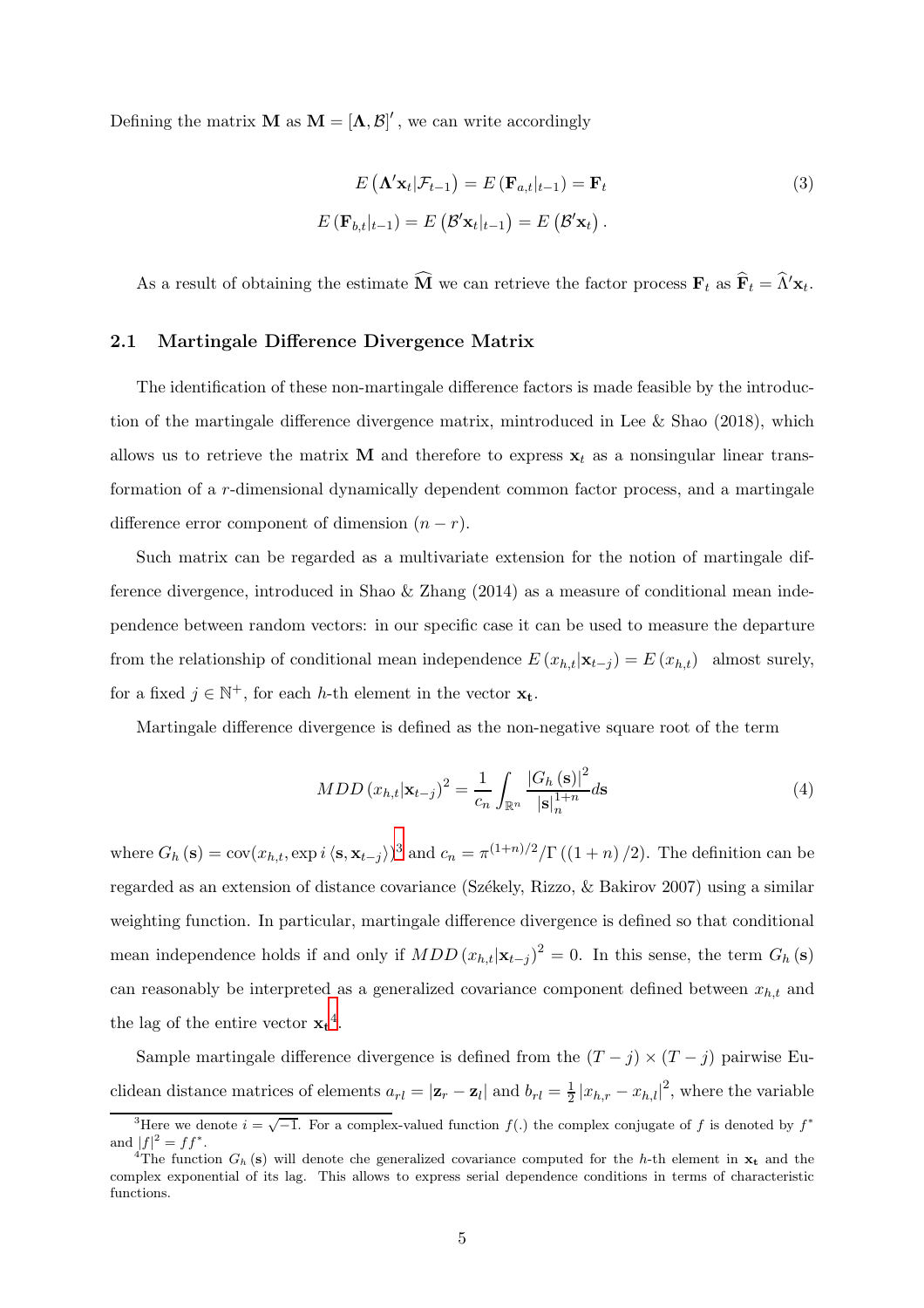$z_t$  is simply defined as  $z_t = x_{t-j}$ . Based on the above quantities, sample martingale difference divergence  $MDD_T$  can be expressed as the nonnegative square root of

$$
MDD_T (x_{i,t}|\mathbf{x}_{t-j})^2 = (T - |j|)^{-2} \sum_{r,l=1+|j|}^{T} A_{rl} B_{rl}
$$
 (5)

defined for the two double centered matrices A and B with elements

$$
A_{rl} = a_{rl} - \overline{a}_{r.} - \overline{a}_{l} + \overline{a}_{r.}, \quad B_{rl} = b_{rl} - \overline{b}_{r.} - \overline{b}_{l} + \overline{b}_{r.} \tag{6}
$$

where  $\overline{a}_{r.} = \sum_{l=1}^{T} a_{rl}/T$ ,  $\overline{a}_{.l} = \sum_{l=r}^{T} a_{rl}/T$ ,  $\overline{a}_{..} = \sum_{r,l=1}^{T} a_{rl}/T^2$ , and analogously for the terms  $\overline{b}_r$ ,  $\overline{b}_l$ , and  $\overline{b}$ .

In the case of multivariate time series objects, martingale difference divergence matrix is defined as

MDDM 
$$
(\mathbf{x}_t | \mathbf{x}_{t-j}) = \frac{1}{c_n} \int_{\mathbb{R}^n} \frac{G(s) G(s)^*}{|s|_n^{1+n}} ds,
$$
 (7)

where  $\mathbf{G}\left(\mathbf{s}\right) = \text{cov}(\mathbf{x}_t, \text{exp}\,i\,\langle\mathbf{s}, \mathbf{x}_{t-j}\rangle) = (G_1\left(\mathbf{s}\right), ..., G_n\left(\mathbf{s}\right))'$  for  $\mathbf{s} \in \mathbb{R}^n$ . For  $h = 1, ..., n$ , elementwise, we have  $G_h(s) = \text{cov}(x_{ht}, \exp i \langle s, \mathbf{x}_{t-j} \rangle)$ . Accordingly, the  $(i, i)$ th entry of the  $n \times n$ matrix equals to  $MDD(x_{it}|\mathbf{x}_{t-j})^2$ , whereas the  $(i, k)$ -th entry is

$$
\text{MDDM} \left( \mathbf{x}_t | \mathbf{x}_{t-j} \right)_{ik} = \frac{1}{c_n} \int_{\mathbb{R}^n} \frac{G_i \left( \mathbf{s} \right) G_k \left( \mathbf{s} \right)^*}{|\mathbf{s}|_n^{1+n}} d\mathbf{s} = \text{MDDM} \left( \mathbf{x}_t | \mathbf{x}_{t-j} \right)_{ki}^*, \tag{8}
$$

that is, the matrix is Hermitian and thus has real eigenvalues.

Assuming that  $E(|\mathbf{x}_t|_n^2 + |\mathbf{x}_{t-j}|_n^2) < \infty$ , Lemma 1 in Lee and Shao shows that the matrix is real, symmetric and positive semi-definite. Therefore, for any real  $n \times r$  matrix  $\Lambda$  we have the relationship

MDDM 
$$
(\Lambda' \mathbf{x}_t | \mathbf{x}_{t-j}) = \Lambda' \text{MDDM}(\mathbf{x}_t | \mathbf{x}_{t-j}) \Lambda,
$$
 (9)

and subsequently, there exist  $n - r$  linearly independent combinations that are conditionally mean independent of  $\mathbf{x}_{t-j}$ , i.e.  $MDD(\mathcal{B}'_i \mathbf{x}_t | \mathbf{x}_{t-j}) = 0$  for  $i = 1, ..., n-r$ , if and only if Rank(MDDM  $(\mathbf{x}_t | \mathbf{x}_{t-j})$ ) = r. As we want to determine the linear combinations of  $\mathbf{x}_t$ ,  $\mathcal{B}'\mathbf{x}_t$ , that are conditionally mean independent upon the information set  $\mathcal{F}_{t-1}$ , we need to approximate  $\mathcal{F}_{t-1}$  with its finite sample analogue  $\mathcal{F}_{t-1,t-k_0} = \sigma(\mathbf{x}_{t-1}, ... \mathbf{x}_{t-k_0})$ , where  $k_0$  is a prespecified fixed integer. Lee and Shao (2018) introduced the concept of cumulative martingale difference divergence matrix to quantify the conditional mean independence of  $\mathbf{x}_t$  on its recent past  $\mathcal{F}_{t-1,t-k_0}$ ,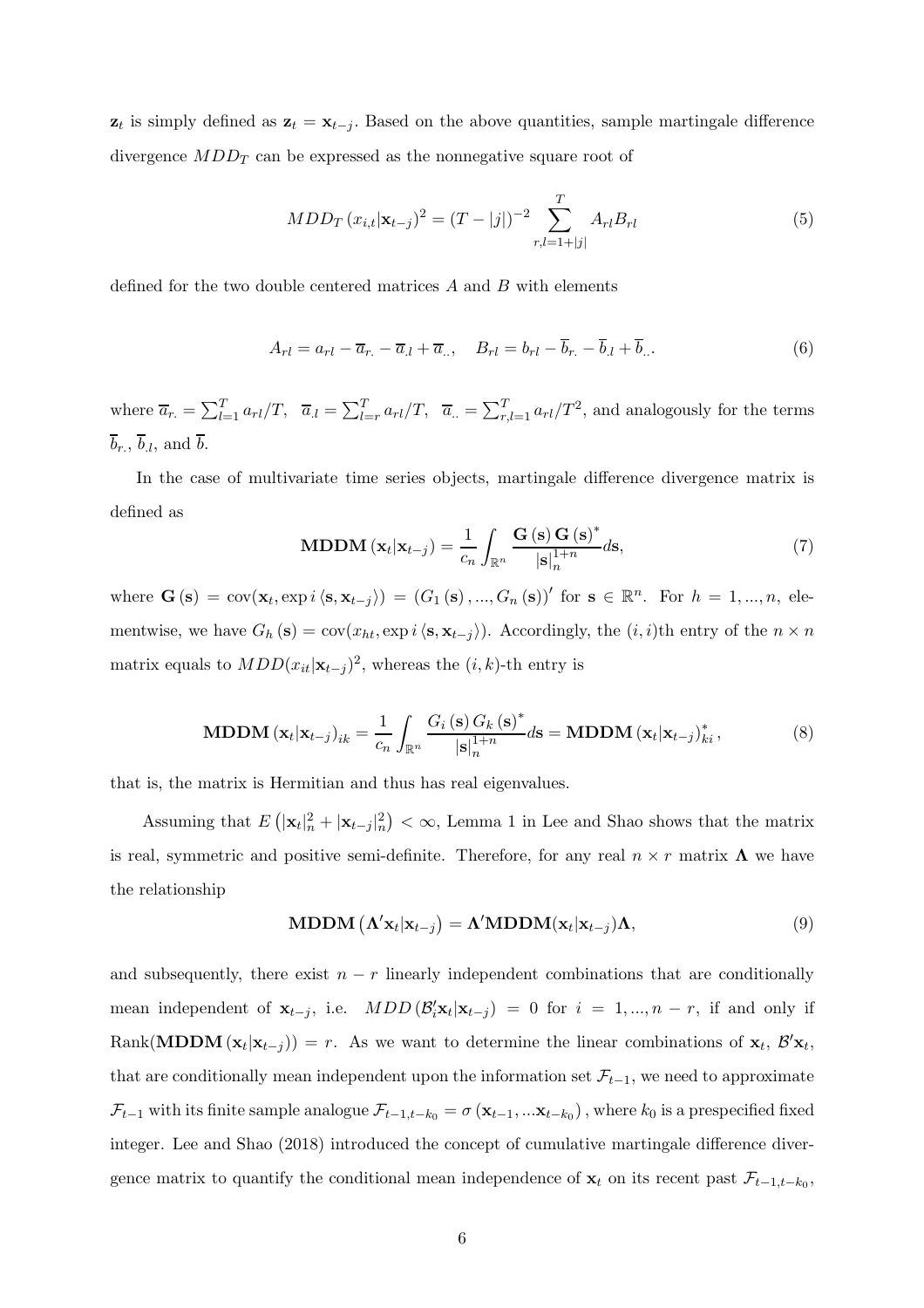defined as

$$
\mathbf{\Gamma}_{k_0} = \sum_{j=1}^{k_0} \mathbf{MDDM}(\mathbf{x}_t | \mathbf{x}_{t-j}), \qquad (10)
$$

where  $\mathbf{\Gamma}_{k_0}$  is also a positive semidefinite matrix, being the summation of positive semidefinite matrices. The linearly independent combinations of our interest live in the null space of  $\Gamma_{k_0}$  and can therefore be estimated based on its eigen-decomposition. Let  $\{\lambda_i, \gamma_i\}_{i=1}^n$  be the *n* pairs of eigenvalues and eigenvectors of  $\Gamma_{k_0}$ , the matrix  $\mathbf{M} = [\mathbf{\Lambda}, \mathcal{B}]'$  can be obtained as

$$
\Gamma_{k_0} \mathbf{M} = \mathbf{M} \mathbf{D} \tag{11}
$$

by the spectral analysis of  $\mathbf{\Gamma}_{k_0}$ , so that  $\mathbf{M} = [\gamma_1, ..., \gamma_n]$ .

In particular,  $\Lambda$  will be the matrix collecting eigenvectors corresponding to the r factors that are not martingale difference sequences, for which  $MDD(\Lambda'_i\mathbf{x}_t|\mathbf{x}_{t-j})^2 \neq 0$ , for every eigenvector  $i = 1, ..., r$ , and for every value of  $j = 1, ..., T$ . On the contrary,  $\beta$  will correspond to the remaining  $n - r$  eigenvectors for which  $MDD (\mathcal{B}'_i \mathbf{x}_t | \mathbf{x}_{t-j})^2 = 0$ , for every eigenvector  $i = r +$ 1, ..., n, and for every value of  $j = 1, ..., T$ . We can finally introduce the finite sample analogue of **MDDM**(.). Let us define the lagged variable  $z_t = x_{t-j}$ , Lee and Shao (2018) express the sample martingale difference divergence matrix as

$$
\mathbf{MDDM}_{T}\left(\mathbf{x}_{t}|\mathbf{x}_{t-j}\right) = -\frac{1}{\left(T-j\right)^{2}}\sum_{h,l=1}^{T-j}\left(\mathbf{x}_{h}-\overline{\mathbf{x}}\right)\left(\mathbf{x}_{l}-\overline{\mathbf{x}}\right)^{'}\left|\mathbf{z}_{h}-\mathbf{z}_{l}\right|_{n}.\tag{12}
$$

The sample estimate of the cumulative martingale difference divergence matrix is simply characterized as  $\hat{\Gamma}_{k_0} = \sum_{j=1}^{k_0} \text{MDDM}_T(\mathbf{x}_t | \mathbf{x}_{t-j})$ . This reduces our analysis to that of the matrix  $\widehat{\mathbf{M}} = \left[\widehat{\mathbf{\Lambda}}, \widehat{\mathcal{B}}\right]'$  of the estimated eigenvectors of  $\widehat{\mathbf{\Gamma}}_{k_0}$ .

#### 2.2 Determining the number of factors

An important issue in factor modelling is the determination of the true dimension of the factor space. The methodology adopted in Lee and Shao's original paper is based upon the eigenvalue ratio estimator defined in Lam, Yao, & Bathia (2011) defined as follows.

Let  $\left\{ \widehat{\lambda}_{i},\widehat{\gamma}_{i}\right\} _{i=1}^{n}$ be the *n* pairs of eigenvalues and eigenvectors obtained by the spectral analysis of  $\widehat{\Gamma}_{k_0}$  rearranged in accordance with the sequence of the eigenvalues put in decreasing order. We can estimate r (i.e. the rank of  $\Gamma_{k_0}$ ) according to the ratio based estimator defined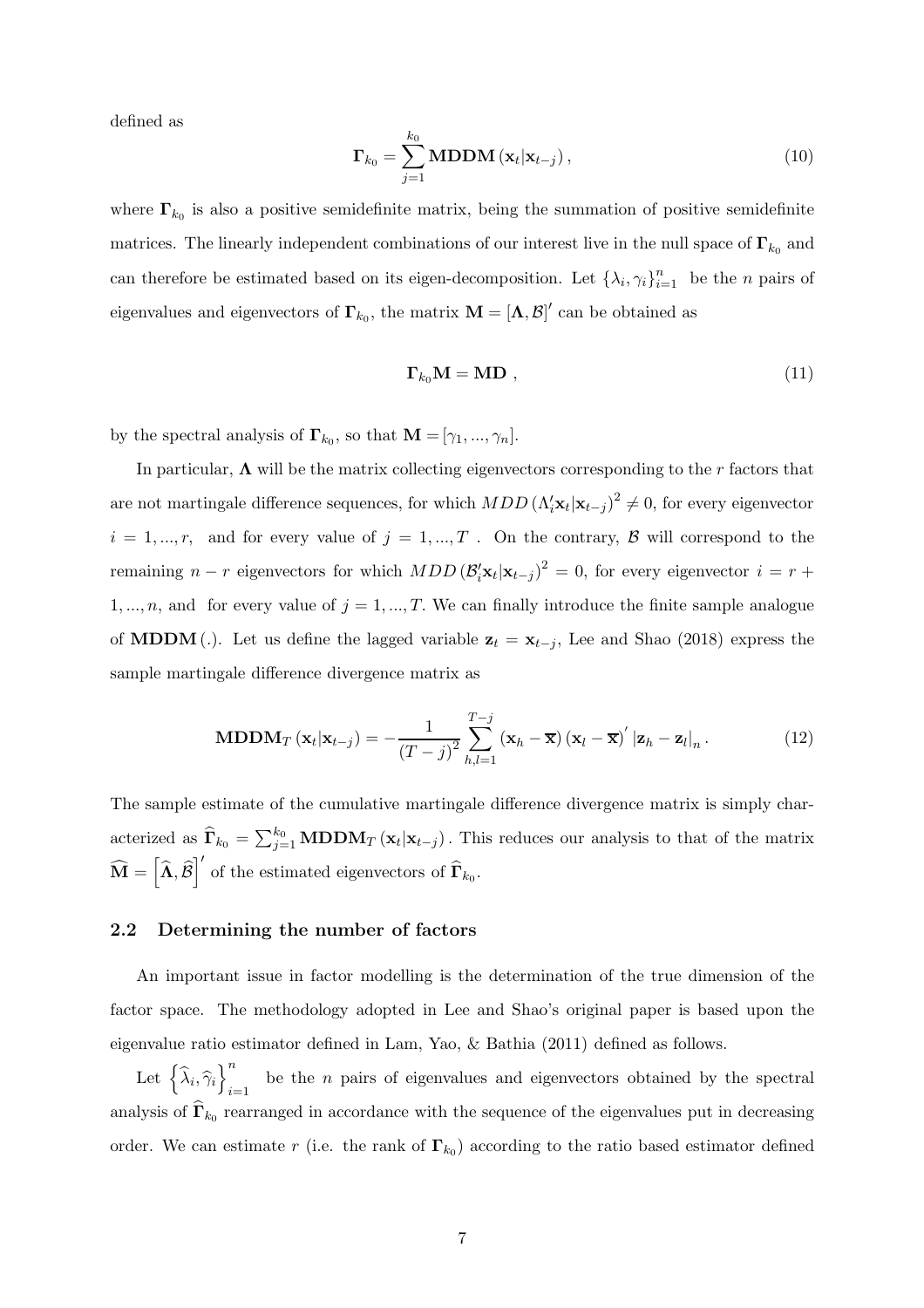as

$$
\widehat{r} = \left(\arg\min_{1 \le i \le R} \frac{\widehat{\lambda}_{i+1}}{\widehat{\lambda}_i}\right),\tag{13}
$$

In the present paper we propose a novel approach for estimating the number of factors in FMMDE. To do this we exploit the property the model that allows to achieve a separation of the factors according to whether they are conditionally mean dependent upon past information or not. In this sense, it is possible to perform tests for the martingale difference hypothesis on the individual factors in order to identify the subset of those that are not martingale difference sequences. To this purpose, we employ the test statistic for the martingale hypothesis introduced by Wang & Shao (2021), which is also built around the definition of martingale difference divergence matrix and takes the form

$$
\widehat{T}_{wn}^{F}(M) = T \sum_{j=1}^{M} \omega_j ||\mathbf{MDDM}_{T} (F_{it}|F_{it-j})||_F, \qquad (14)
$$

where  $\omega_j = (N - j + 1) / (N j^2)$  and  $||\cdot||_F$  indicates the Frobenius norm. Among all the different test specifications proposed by Wang & Shao (2021) we choose  $\widehat{T}_{wn}^F$  as our statistic of reference, as it represents the best compromise in terms of size and power properties. In particular, using  $\widehat{T}_{wn}^{F}(M)$ , we test the dynamic properties of the single factors in a sequential scheme starting from the factor corresponding to the largest eigenvalue (i.e. we perform a sequence univariate dependence tests on the single factors in the order dictated by the decreasing eigenvalues). The testing sequence stops as soon as the first factor for which the null hypothesis of conditional mean independence upon the past is not rejected is identified: this factor will be associated to the  $(r + 1)$ -th eigenvector in the matrix  $\widehat{M}$ , i.e, the first eigenvector in the matrix  $\widehat{\mathcal{B}}$ .

In the rest of the analysis this will be our methodology of choice for determining the number of factors<sup>[5](#page-7-0)</sup>. In our estimates we shall assume the fixed truncation lag to be  $M = 6$  in  $\widehat{T}_{wn}^F(M)$ . As the asymptotic null distribution of  $M_{wn}^F$  is non-pivotal, the critical values of the test statistics need to be approximated by bootstrap methodology. To this purpose a wild bootstrap procedure (Wu, 1986; Liu, 1988) is adopted. Specifically, the bootstrap sample  $\{X_t^*\}_{t=1}^n$  is generated according to the formula  $X_t^* = X_t w_t^*$  with  $\{w_t^*\}$  being a sequence of iid random variables with mean zero, unit variance, and bounded support. For instance, Wang et al. (2021) choose  $\{w_t^*\}$ 

<span id="page-7-0"></span><sup>&</sup>lt;sup>5</sup>In our experiments we found that the martingale testing procedure gives better results than the eigenvalue ratio methodology when a recursive scheme of forecasting is considered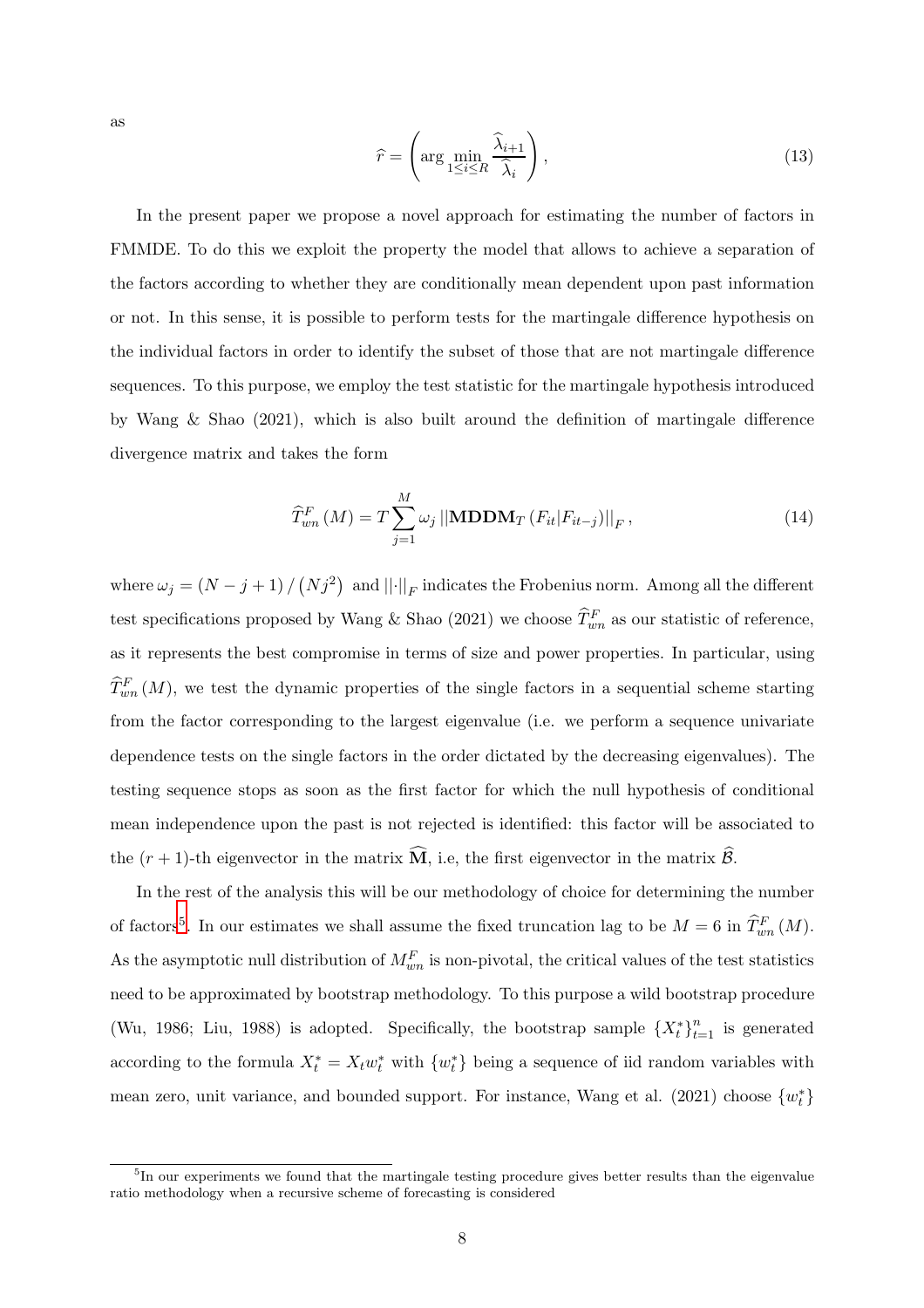as iid random variables with the distribution

$$
P\left(w_t^* = \frac{1-\sqrt{5}}{2}\right) = \frac{\sqrt{5}+1}{2\sqrt{5}}, \qquad P\left(w_t^* = \frac{1+\sqrt{5}}{2}\right) = \frac{\sqrt{5}-1}{2\sqrt{5}}\tag{15}
$$

<span id="page-8-0"></span>as defined in Mammen (1993). Throughout our testing procedure empirical p-values are computed over 499 bootstrap replications for a significance level of 0.05.

## 3 Stock and Watson's Original Approach

The results obtained for FMMDE are compared with those of the factor model defined in Stock & Watson (2002a, 2002b). This model is introduced by the authors in the form of a dynamic factor model; specific assumptions, however, allow to express its dynamic factors in the static form of Equation (1), so that its estimation can in practice be performed through standard principal component analysis. Their methodology follows the approach described in Bai and Ng (2002) and Bai (2003). Their theory is developed within the framework of large cross sections and large time dimension, also allowing for serial and cross-section dependence for the idiosyncratic errors. The main difference between this class of models and the FMMDE is that in the case of the latter all factors are required to have some form of dependence. This is not necessarily the case in Stock and Watson, where a factor can also be a white noise process and, vice versa, the idiosyncratic components can display some serial correlation.

In particular, letting  $S = T^{-1} \sum_t \mathbf{x}_t \mathbf{x}'_t$  and denoting the spectral decomposition of the covariance matrix by

$$
S = V D^2 V', \t\t(16)
$$

where  $\mathbf{V} = (v_1, ..., v_n)$  is the  $(n \times n)$  matrix of orthonormal eigenvectors,  $\mathbf{V}'\mathbf{V} = \mathbf{I_N}$ , we obtain an estimate of the r common factors as

$$
\widehat{\mathbf{F}}_t = \mathbf{D}_r^{-1} \mathbf{V}_r' \mathbf{x}_t,\tag{17}
$$

with **D** being the matrix matrix containing the square root of the ordered eigenvalues. Selection of the proper number of common factors is performed according to one of the information criteria proposed by Bai and Ng (2002).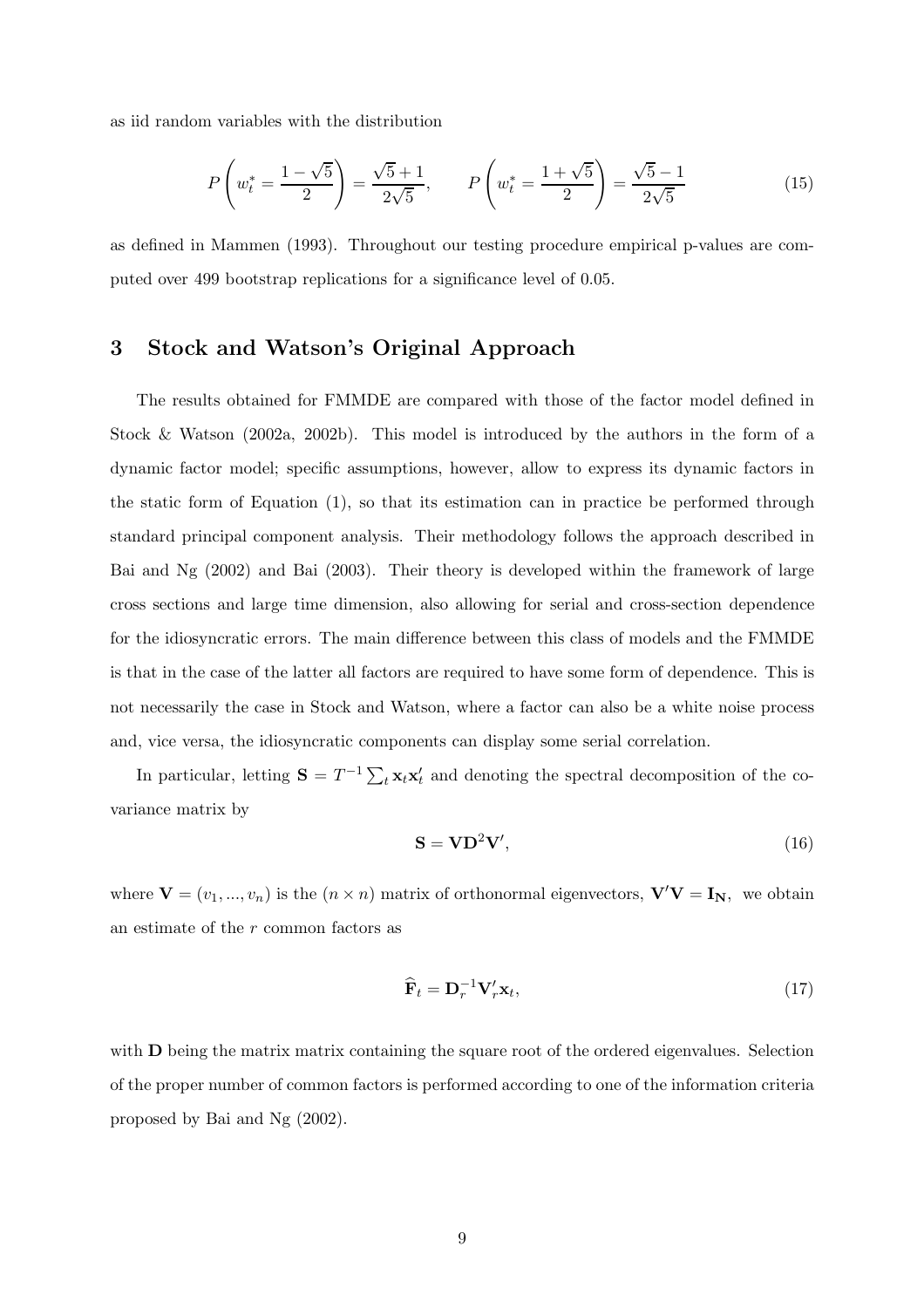#### 3.1 Simulated examples

Our goal in this section is to assess the advantages given by the FMMDE in a nonlinear setting in terms of forecast accuracy: for this reason we report some results based on the simulated examples defined in Lee & Shao's paper (Examples 5 and 6 specifically). In this way we offer a further confirmation of the qualities of the model with respect to the analysis contained the original paper, where the adoption of simulated examples was limited to the validation of factor selection procedure. Assuming that we know a priori the exact number of factors in the latent structure generating the data (so that we are not concerned with determining the true factor space dimension) we study the performance of the two models, FMMDE and SW model, in terms of one step ahead forecast error.

The first simulated model we consider, introduced in Example 5, is characterized by a linear data generating process for the three components of the latent factor structure. In particular,  $\mathbf{F}_t = (F_{1t}, F_{2t}, F_{3t})'$  is generated by the following model,

$$
F_{1t} = w_t, F_{2t} = w_{t-1}, F_{3t} = w_{t-2},
$$
  

$$
w_t = 0.2z_{t-1} + z_t, z_t \sim N(0, 1).
$$
 (18)

For the factor loading matrix  $\Lambda$ , first  $n/2$  elements of each column are iid  $U(-2, 2)$  and are kept fixed once generated and the other elements are set to be 0. The data  $x_t$  are generated as  $\mathbf{x}_t = \mathbf{\Lambda} \mathbf{F}_t + \boldsymbol{\zeta}_t$  where  $\boldsymbol{\zeta}_t$  is a random sample of  $N(0, \Sigma)$  and is independent of  $\mathbf{F}_t$ , where  $\Sigma = (\sigma_{i,j})_{i,j=1}^n$  is defined as

$$
\sigma_{i,j} = \begin{cases}\n\frac{1}{2}[(|i-j|+1)^{2H} - |i-j|^{2H} \\
+ (|i-j|-1)^{2H}], & \text{if } i \neq j \\
1 & \text{if } i = j\n\end{cases}
$$
\n(19)

for Hurst exponent  $H = 0.9$ . The above assumptions about the dependence structure of error term makes possible to address the large  $n$  case, where  $n$  can exceed the number of available observations T.

Forecast results are summarized in Table [1,](#page-11-1) which reports the ratio of the (one step ahead) squared forecast error computed for the two models averaged over 1000 simulated samples. These are obtained for each element (the j-th element in this case) in vector  $x_t$  using a simple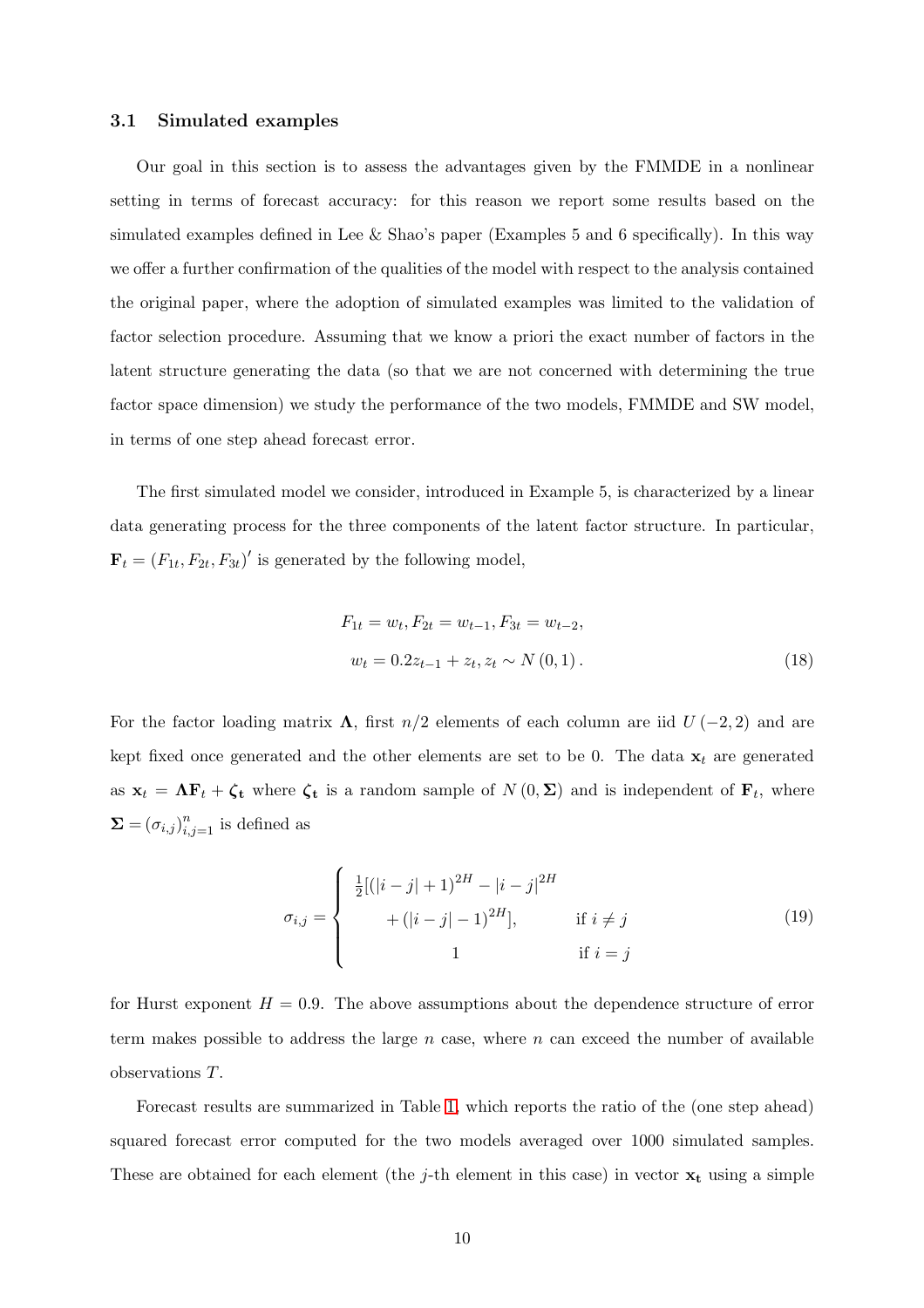forecasting equation of the form

$$
\widehat{x}_{j,T}^m = \sum_{i=1}^3 \widehat{\beta}_i \widehat{F}_{i,T-1}^m,\tag{20}
$$

where the correct number of underlying factors (assumed to be known a priori) is used. In particular, the superscript m stands for the for model for which the factor component  $\hat{\mathbf{F}}_t$  is estimated, so that it is ranging over SW, FMMDE. For each simulated sample we use the first  $(T-1)$  observations to obtain an estimate of the underlying factor structure  $\mathbf{F}_t$ , which is then used to obtain the one step ahead forecasts. Forecasted values are then compared with the true value  $x_{j,T}$ , which is a univariate component of the vector  $\mathbf{x_t} = (x_{1T}, \ldots, x_{nT})$ . Specifically, for each model m forecast errors obtained for the individual series are then averaged as follows

$$
FE_R^m = \frac{\sum_j^n \left(\widehat{x}_{j,T}^m - x_{j,T}\right)^2}{n}
$$

where the subscript R indicates that we are considering R-th simulated sample. Finally, the values reported in the Table [\(1\)](#page-11-1) are obtained as the ratio

$$
AFE = \frac{\sum_{R=1}^{1000} FE_R^{MDDM}}{\sum_{R=1}^{1000} FE_R^{SW}}
$$

As expected, the two models offer an almost identical performance when the underlying data generating process is assumed to be linear (left column). Varying the process dimension  $n$  or sample size T does not have a relevant influence on the results.

The second model under scrutiny, derived from Example 6 in Lee & Shao, replaces the data-generating process of  $\omega_t$  by a nonlinear one defined as follows

$$
w_{t} = \begin{cases} 0.5 + (0.05e^{-0.01w_{t-1}^{2}} \\ +0.9)w_{t-1} + z_{t}, & \text{if } w_{t-1} < 5, z_{t} \sim N(0, 1) \\ (0.9e^{-10w_{t-1}^{2}}) w_{t-1} + z_{t} & \text{if } w_{t-1} \geq 5 \end{cases}
$$
 (21)

The data  $\mathbf{x}_t$  is again defined as  $\mathbf{x}_t = \Lambda \mathbf{F}_t + \zeta$  where the error term  $\zeta_t$  is generated from  $N(0, 0.25\Sigma)$  and  $\Sigma$  is defined as in the previous example.

Results reported in Table [1](#page-11-1) (right column) make apparent the advantages of adopting FM-MDE when the underlying factor structure contains significant nonlinearities. Such advantage increases for increasing n and T.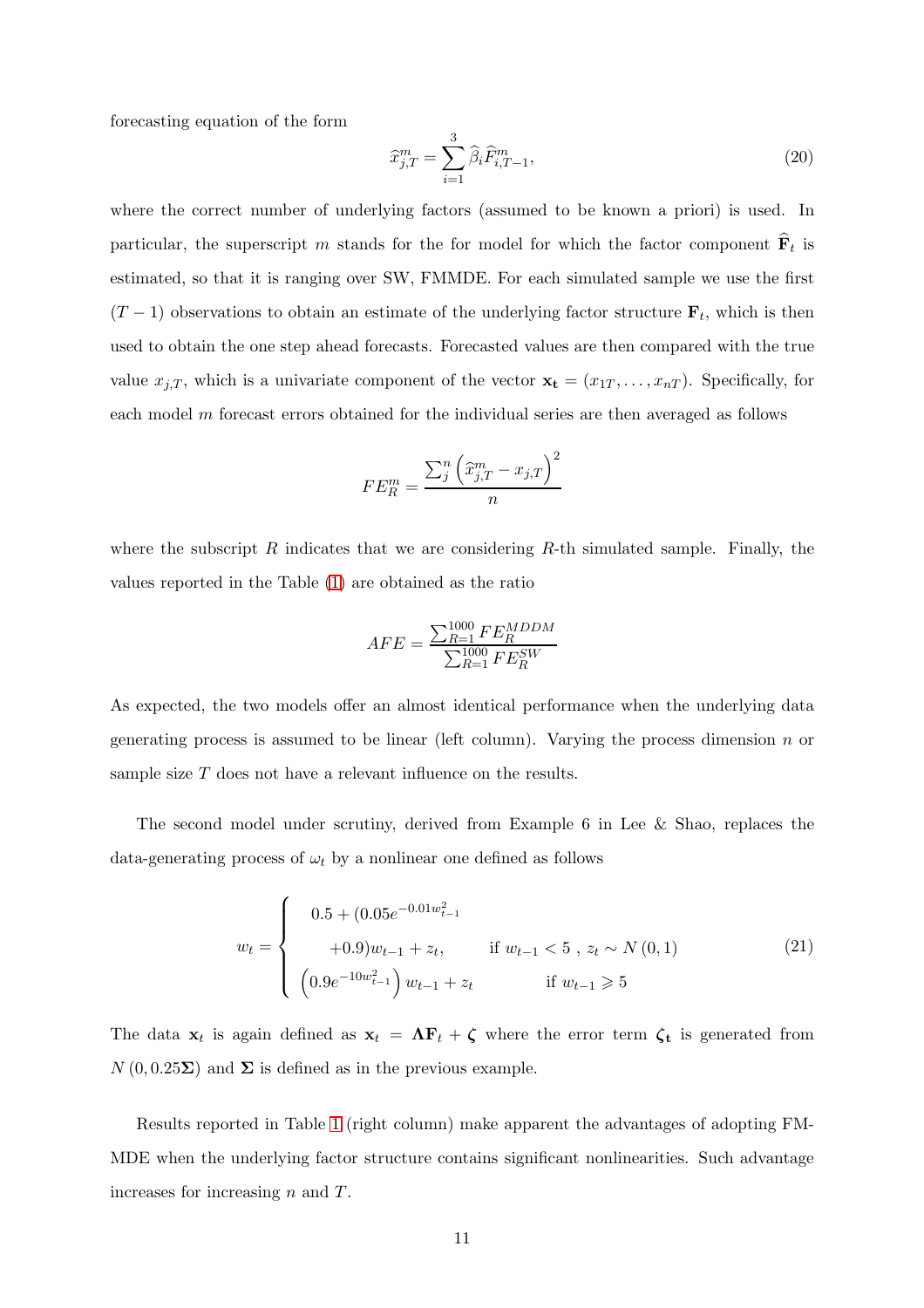|           | Linear Factors |        | <b>Nonlinear Factors</b> |        |        |        |
|-----------|----------------|--------|--------------------------|--------|--------|--------|
| $T\,$     | 200            | 500    | 1000                     | 200    | 500    | 1000   |
| $n = 100$ | 1.0048         | 1.0045 | - 1.0030                 | 1.0103 | 0.9708 | 0.9402 |
| $n = 300$ | 1.0046         | 1.0020 | - 1.0027                 | 0.9743 | 0.9598 | 0.9577 |
| $n = 500$ | 1.0025         | 1.0026 | 1.0019                   | 0.9653 | 0.9172 | 0.9021 |

<span id="page-11-1"></span>Table 1: Ratio of the average one step ahead forecast errors (AFE) computed for the two models over 1000 simulations, FMMDE (Numerator), SW model (Denominator)

## <span id="page-11-0"></span>4 Data description and forecasting procedure

In our experiment we shall consider an n dimensional covariance stationary process  $x_t$  =  $(x_{1t},...,x_{nt})$  forming a large dataset of economic indicators. Let  $y_t$  be the variable to be predict, part of the same set of variables: we are interested in forecasting  $y_t$  at horizon h by using all the information made available by  $x_t$ . The dataset consists of monthly observations on 123 U.S. macroeconomic time series observed from January 1959 to December 2019. The series are grouped into 8 categories that are listed in the Appendix. As reported in McCracken & NG (2015), the series are all transformed to be stationary by taking first or second differences, logarithms or first or second differences of logarithms. Let  $y_{t+h}$  denote the variables to be predicted in a h-period ahead forecast. When predicting real activity variables,  $y_{t+h}$  is defined as the h-period growth at an annual rate. As an example, let  $IP_t$  the level of Industrial Production index we obtain

$$
y_{t+h} = \frac{\ln \left( IP_{t+h}/IP_t \right)}{h}.
$$

When predicting the nominal price and wage series,  $y_{t+h}$  is defined as the h-period growth of monthly changes. As an example, let  $CPI_t$  be the level of Consumer Price Index, we obtain

$$
y_{t+h} = \frac{\ln (CPI_{t+h}/CPI_t)}{h} - \frac{\ln (CPI_t/CPI_{t-1})}{h}.
$$

The forecasts are obtained through a pseudo real-time forecasting procedure,  $^6$  $^6$  adopting a recursive scheme of estimation, so that the series used in the estimation are characterized by a progressively increasing number of observations, with both FMMDE and SW model being re-estimated for each iteration of the exercise. Specifically, the size of the available sample is

<span id="page-11-2"></span> ${}^{6}$ As reported in D'agostino & Giannone (2012), the exercise is pseudo because we use the last vintage of data and we do not take into account the real time revision; it is in real-time because we use a moving estimation window. In this exercise we use the datset. At the time we started the exercise, the dataset used referred to the vintage dated March 2021. We decided to limit our analysis to December 2019 because we intended to measure the predictive capabilities of MDDM without interfering with COVID-SARS19 pandemic effects.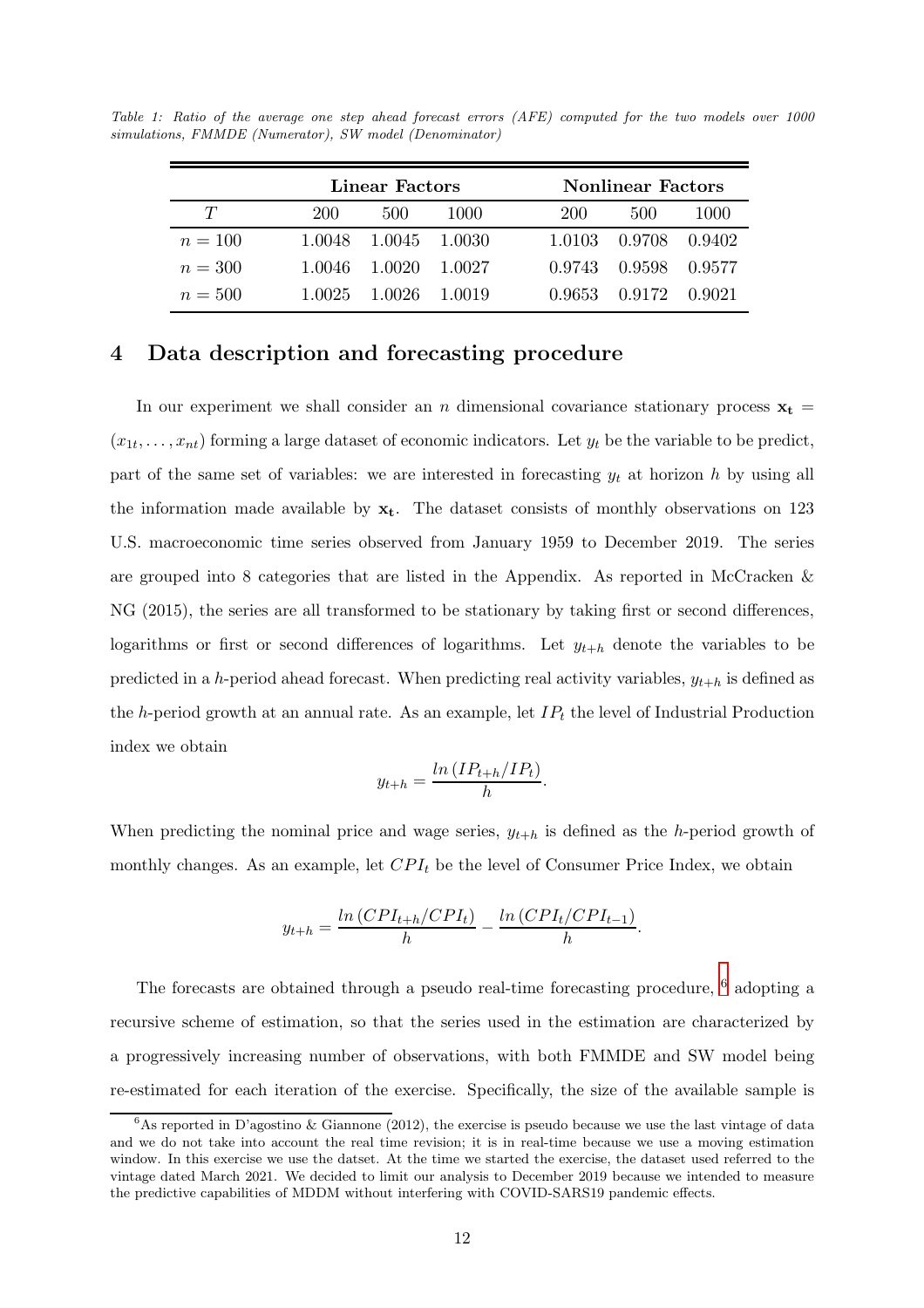expanded over time, starting from an original dimension of 120 monthly observations, adding one observation at a time. In the end the exercise allows us to obtain 589 subsequent estimates, for a total of 712 observations being used in the last estimate. For each iteration of the exercise, a PCA is conducted to extract the latent components of the SW model. Eigen-decomposition of the matrix  $\mathbf{\Gamma}_{k_0}$  is analogously performed in order to obtain an estimate of the FMMDE factors. The selection of the correct number of factors is performed in accordance with the two procedures previously discussed, Bai & NG's  $IC_{p2}$  criterion in the case of SW model and martingale testing procedure for FMMDE, as discussed in Section [2.](#page-3-0)

Based on the estimated factors, we implement the following forecasting equation

$$
\widehat{y}_{t+h}^m = \widehat{\alpha}_h + \sum_{i=1}^r \widehat{\beta}_{hi} \widehat{F}_{it}^m + \sum_{j=1}^p \widehat{\gamma}_{hj} y_{t-j+1},\tag{22}
$$

where m stands for the for model for which the factor component  $\widehat{\mathbf{F}}_t$  is estimated, so that it is ranging over SW, FMMDE. In particular, the order p of the autoregressive component is estimated by Bayesian information criterion (BIC), with  $0 < p \le 6$ . Following Stock & Watson (2002a, 2002b), forecasting results obtained for the two factor models are also compared to those obtained using a benchmark univariate autoregression based on the equation

$$
\widehat{y}_{t+h}^{AR} = \widehat{\alpha}_h + \sum_{j=1}^p \widehat{\gamma}_{hj} y_{t-j+1},
$$

where the lag order p is estimated by Bayesian information criterion (BIC), with  $0 < p \le 6$ .

The estimated regression coefficients are first used at December 1969 to obtain  $\widehat{y}^m_{t+h}$  for  $h = 1, 3, 6, 12$  and 24 months ahead, where all the forecasts are obtained for each horizon directly, not iterating one-step ahead forecasts. In the subsequent iteration of the recursive exercise the estimation sample is updated by one monthly observation, so that the second set of observations ranges from the start of the sample to January 1970. The process continues until the end of the sample is reached: in our case the last data considered are available at December 2019 when  $h = 24$ . The entire experiment delivers a total of 589 forecasts for each model.

The predictive performance of the models is evaluated in terms of the mean square forecast error  $(MSFE_m^h)$ , defined for model  $m \in (AR, FMMDE, SW)$  as

$$
MSFE_{h}^{m} = \frac{1}{T_1 - T_0} \sum_{\tau = T_0}^{T_1} \left( \widehat{y}_{\tau+h}^{m} - y_{\tau+h}^{m} \right)^2,
$$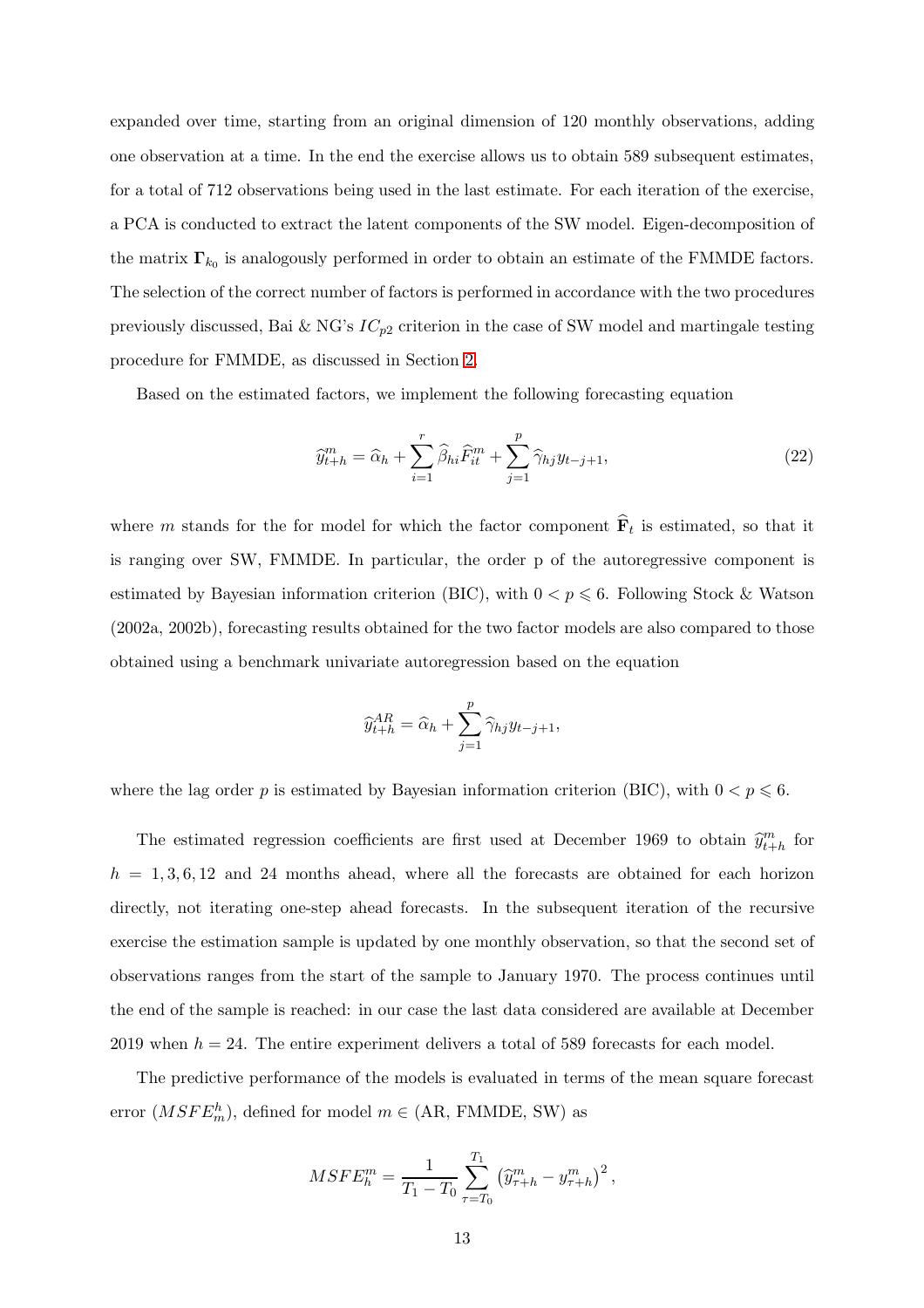where  $T_0$  is the first point in time for out of sample evaluation and  $T_1$  is the last point in time for which we compute MSFE at horizon  $h$ . Then, two different model specifications can be compared, at horizon  $h = 1, 3, 6, 12, 24$ , in terms of the ratio

$$
RMSFE_{h}^{m_{1}/m_{2}} = \frac{MSFE_{h}^{m_{1}}}{MSFE_{h}^{m_{2}}}.
$$
\n(23)

where RMSFE is root mean square forecast error.

#### 4.1 Estimation of  $k_0$  through cross validation

Since no explicit rule for the determination of the parameter is provided in the original paper, we resort to a cross validation procedure, adapted for the case of time series forecasting, for determining the optimal value of  $k_0$ . This allows us to take into account the impact that the choice of  $k_0$  appears to have on the FMMDE forecasting performance. The procedure is extensively detailed in the enclosed appendix.

#### <span id="page-13-0"></span>5 Empirical Results

In this section we investigate the ability of FMMDE and SW model in predicting key macroeconomic aggregates, such as Real Personal Income (RPI), Industrial Production index (IP), Unemployment Rate (UR), Nonfarm Employment (PAYEMS), headline Consumer Price index inflation (CPI) and Core CPI inflation (CoCPI). The same exercise will be extended to all series that compose the dataset, reporting the results in an aggregate fashion to better appreciate the proportion of the series that are most likely to be predicted by the two methods.

Table [2](#page-25-0) presents results obtained for the individual in terms of root mean square forecast error (RMSFE). We can immediately notice that, as far real activity variables are concerned, both FMMDE and SW model display an higher forecast accuracy than the simple autoregressive model. It is however interesting to notice how FMMDE offers an improvement over the SW model for three key macroeconomic aggregates such as IP, RPI and UR for all of the considered horizons. This is not the case as we look at results obtained for PAYEMS, as SW model has a slight advantage for shorter horizons  $(h = 1, 3, 6)$ . These results are counterbalanced, however, by the accuracy shown by FMMDE over longer horizons. In particular, An additional empirical evidence emerges when comparing the results for long forecast horizons. In this case, as confirmed by the Diebold Mariano test, for  $h = 24$  the gain is sizeable. This is true for the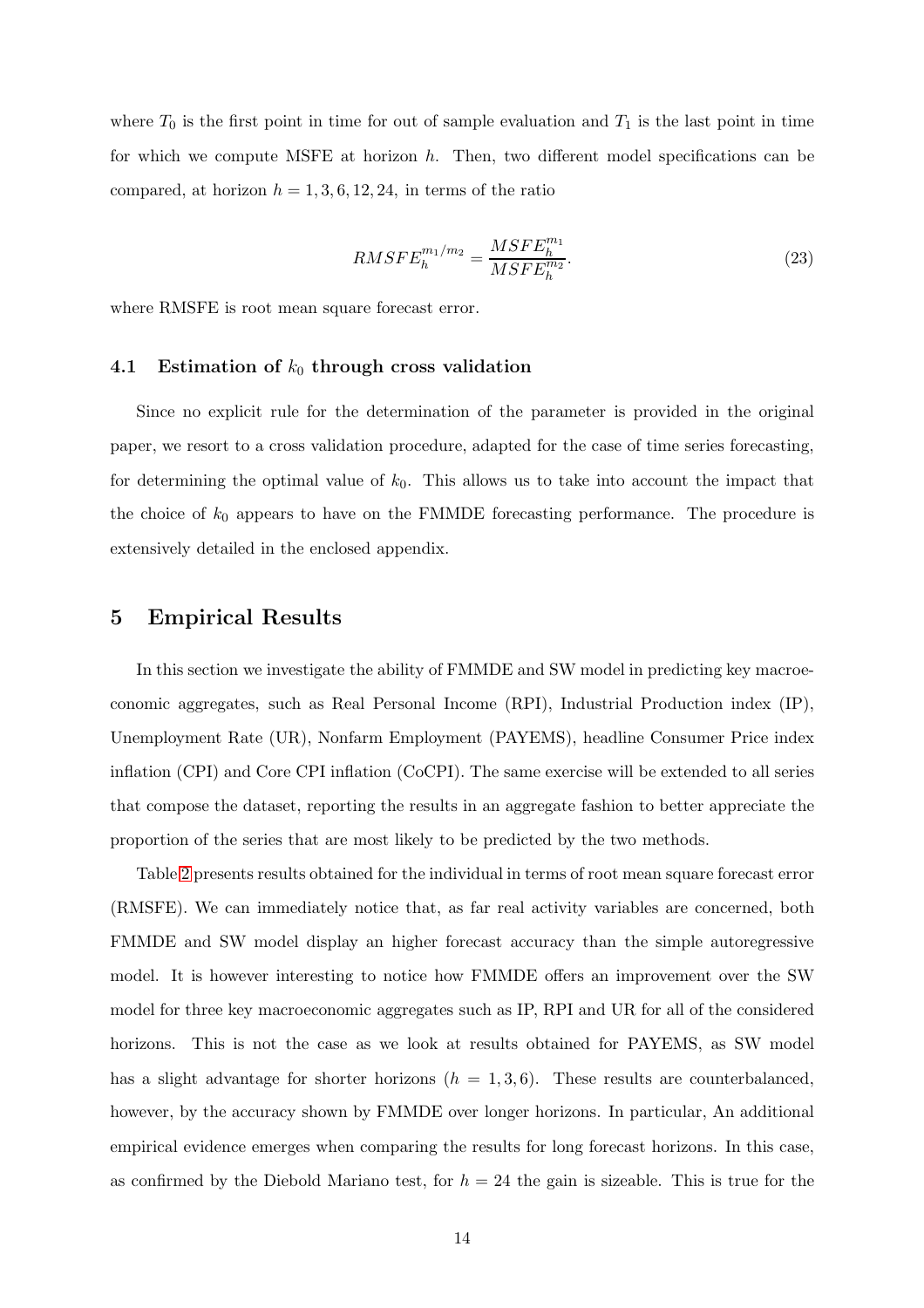Table 2: RMSE for selected series, estimated by Recursive Forecast over the period 1976-2019

|               |       |       | MDDM vs AR |                                           |       |       |       | MDDM vs SW<br>SW vs AR |                                           |       |       |          |           |          |            |
|---------------|-------|-------|------------|-------------------------------------------|-------|-------|-------|------------------------|-------------------------------------------|-------|-------|----------|-----------|----------|------------|
|               |       |       |            | $h = 1$ $h = 3$ $h = 6$ $h = 12$ $h = 24$ |       |       |       |                        | $h = 1$ $h = 3$ $h = 6$ $h = 12$ $h = 24$ |       | $h=1$ | $h=3$    | $h=6$     | $h = 12$ | $h = 24$   |
|               |       |       |            |                                           |       |       |       |                        |                                           |       |       |          |           |          |            |
| <b>RPI</b>    | 0.981 | 0.866 | 0.915      | 0.910                                     | 0.984 | 0.984 | 0.889 | 0.965                  | 0.940                                     | 1.133 | 0.997 | $0.975*$ | $0.948**$ | 0.969    | $0.869***$ |
| <b>IP</b>     | 0.904 | 0.893 | 0.968      | 0.936                                     | 0.848 | 0.912 | 0.891 | 1.001                  | 1.001                                     | 1.068 | 0.992 | 1.002    | 0.967     | $0.936*$ | $0.794***$ |
| UR.           | 0.912 | 0.853 | 0.869      | 0.909                                     | 0.836 | 0.920 | 0.876 | 0.895                  | 0.920                                     | 0.860 | 0.991 | 0.974    | 0.971     | 0.988    | 0.972      |
| <b>PAYEMS</b> | 0.937 | 0.833 | 0.881      | 0.827                                     | 0.745 | 0.902 | 0.824 | 0.877                  | 0.887                                     | 0.939 | 1.038 | 1.010    | 1.005     | $0.933*$ | $0.794**$  |
| <b>CPI</b>    | 250   | 1.304 | 1.324      | 1.123                                     | 1.074 | 1.208 | 1.253 | 1.267                  | 1.066                                     | 1.003 | 1.035 | 1.041    | 1.046     | 1.054    | 1.071      |
| cCPI          | 1.139 | 1.007 | 0.952      | 0.864                                     | 0.890 | 1.085 | 0.974 | 0.925                  | 0.837                                     | 0.826 | 1.049 | 1.033    | 1.030     | 1.032    | 1.077      |
|               |       |       |            |                                           |       |       |       |                        |                                           |       |       |          |           |          |            |

NOTE: Entries are values of RMSEs computed for the single series, at the 1-, 3-,6- and 12-, 24-month ahead forecast horizon. All forecasts are direct. RMSEs are calculated using recursive pseudo out-of-sample forecasts over the period 1976-2019. In the third column,  $(*), (**, (**, *)$  respectively indicate the significance level  $(0.1), (0.05), (0.01)$  of the DM test for which the hypothesis  $MSFE_{MDDM} < MSFE_{SW}$  can be accepted.

real activity variables with the exception of UR.

Additional results are presented in Table [3](#page-14-0) for all series combined. In Table [3](#page-14-0) the distribution of the RMSE of the models is calculated. The table in particular shows percentiles of the distributions of h-month ahead out-of-sample RMSEs over the 123 series for the seven forecasting methods. We can notice that both FMMDE and SW model improve at every horizon upon AR for more than half of the series. Moreover, FMMDE model is able to outperform SW for more than half of the series at almost all horizons (the only exception being  $h = 1$ ).

Table 3: Distribution of RMSE estimated by Recursive Forecast over the period 1976-2019

<span id="page-14-0"></span>

|          |                  | MDDM vs AR       |                  |       |                  | SW vs AR |                  |                  |       |                  |                  | MDDM vs SW       |                  |       |                  |  |
|----------|------------------|------------------|------------------|-------|------------------|----------|------------------|------------------|-------|------------------|------------------|------------------|------------------|-------|------------------|--|
|          | 10 <sub>th</sub> | 25 <sub>th</sub> | 50 <sub>th</sub> | 75th  | 90 <sub>th</sub> | 10th     | 25 <sub>th</sub> | 50 <sub>th</sub> | 75th  | 90 <sub>th</sub> | 10 <sub>th</sub> | 25 <sub>th</sub> | 50 <sub>th</sub> | 75th  | 90 <sub>th</sub> |  |
|          |                  |                  |                  |       |                  |          |                  |                  |       |                  |                  |                  |                  |       |                  |  |
| $h=1$    | 0.918            | 0.957            | 0.996            | 1.033 | 1.206            | 0.915    | 0.952            | 0.988            | 1.038 | 1.171            | 0.967            | 0.987            | 1.001            | 1.023 | 1.048            |  |
| $h=3$    | 0.849            | 0.895            | 0.969            | 1.033 | 1.119            | 0.860    | 0.907            | 0.975            | 1.038 | 1.108            | 0.952            | 0.975            | 0.997            | 1.017 | 1.037            |  |
| $h=6$    | 0.842            | 0.908            | 0.974            | 1.038 | 1.145            | 0.853    | 0.925            | 0.998            | 1.058 | 1.126            | 0.925            | 0.958            | 0.985            | 1.015 | 1.040            |  |
| $h = 12$ | 0.784            | 0.861            | 0.962            | 1.043 | 1.125            | 0.789    | 0.887            | 0.979            | 1.070 | 1.143            | 0.876            | 0.939            | 0.995            | 1.030 | 1.056            |  |
| $h = 24$ | 0.744            | 0.791            | 0.966            | 1.056 | 1.235            | 0.755    | 0.871            | 0.994            | 1.091 | 1.205            | 0.775            | 0.886            | 0.997            | 1.044 | 1.086            |  |

NOTE: Entries are percentiles of distributions RMSEs over the 123 variables being forecasted, by series, at the 1-, 3-,6- and 12-, 24-month ahead forecast horizon. All forecasts are direct. RMSEs are calculated using recursive pseudo out-of-sample forecasts over the period 1976-2019. In the third column, grey areas indicate in which percentiles MDDM is performing better than SW.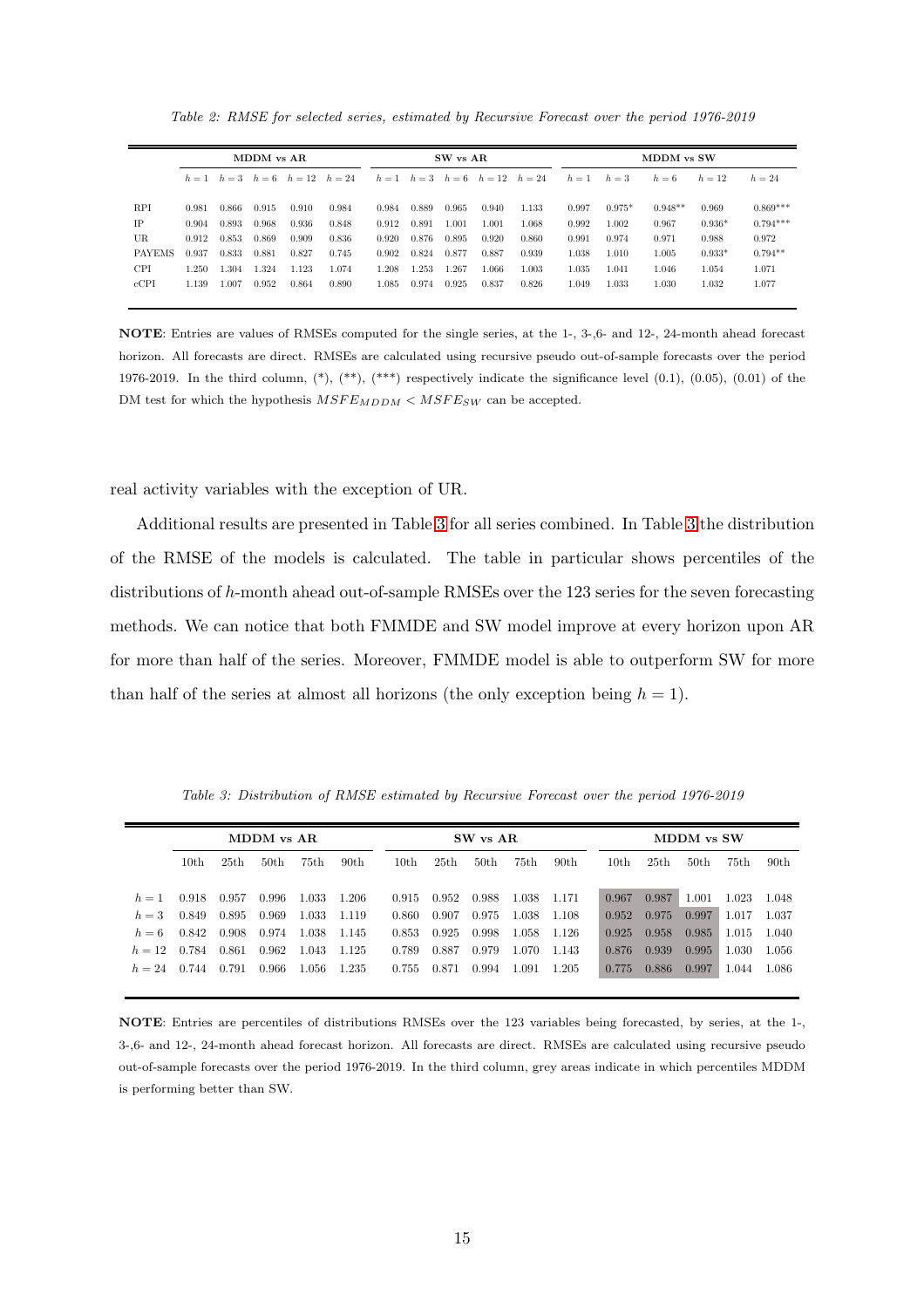#### 5.1 Forecast Results for groups of series

We split the variables in the dataset in eight groups: Output & Income (19 series in total), Labor Market (31 series), Housing Market (10 series), Consumption, Business Inventories & Orders, Money & Credit (12 series), Interest & Exchange Rates (21 series), Prices (16 series) and Stock Market (4 series). Table [4](#page-15-0) reports the distribution of  $RMSFE_h^{FMMDE/SW}$  computed for different groups of variables. At group level we have confirmation of what we have so far observed for individual series: FMMDE appears to have an advantage over SW model in the prediction of real economic variables (roughly represented by the first four groups in the dataset) but this is partly balanced by the higher accuracy displayed by SW model in forecasting nominal variables (roughly represented by the last four groups in the dataset). Considering Output & Income, for instance, we can notice that FMMDE delivers more accurate forecasts than SW model for more than half of the series in the group, at all considered horizons. The relative performance of the model improves as we take into account longer horizons  $(h = 12, 24)$ , to the point that FMMDE has an advantage over SW model for more than 75% of the series in the group. Similar comments can be made about the model's performance with respect to the two categories of Labor market and Consumption, Business Inventories & Orders.

<span id="page-15-0"></span>Table 4: Distribution of RMSFE<sup>FMMDE/SW</sup> estimated by Recursive Forecast over the period 1976-2019 for groups of variables

|                      |                  |                  | $h=1$ |       |                  |       |       | $h = 12$         |       |                  | $h=24$ |       |                  |       |                  |
|----------------------|------------------|------------------|-------|-------|------------------|-------|-------|------------------|-------|------------------|--------|-------|------------------|-------|------------------|
|                      | 10 <sub>th</sub> | 25 <sub>th</sub> | 50th  | 75th  | 90 <sub>th</sub> | 10th  | 25th  | 50 <sub>th</sub> | 75th  | 90 <sub>th</sub> | 10th   | 25th  | 50 <sub>th</sub> | 75th  | 90 <sub>th</sub> |
| <b>OUTPUT INCOME</b> | 0.987            | 0.992            | 0.998 | 1.010 | 1.012            | 0.815 | 0.853 | 0.923            | 0.982 | 1.031            | 0.684  | 0.738 | 0.784            | 0.875 | 0,926            |
| <b>LABOR MARKET</b>  | 0.965            | 0.974            | 1.002 | 1.010 | 1.025            | 0.837 | 0.908 | 0.957            | 1,002 | 1.036            | 0.769  | 0.846 | 0,920            | 0.972 | 1,008            |
| <b>HOUSING</b>       | 0.957            | 0.977            | 0.987 | 0.993 | 1,010            | 0.931 | 0.941 | 0.985            | 1,013 | 1,026            | 0.942  | 0.956 | 1,000            | 1,020 | 1,100            |
| CONS., INV. ORD      | 0.951            | 0.967            | 0.992 | 1.000 | 1.001            | 0.886 | 0.909 | 0.954            | 0.981 | 1,032            | 0.779  | 0.818 | 0,907            | 0.981 | 1,039            |
| MONEY CREDIT         | 0,908            | 0.955            | 0.990 | 1,010 | 1.039            | 0.924 | 0.991 | 1,020            | 1,057 | 1.110            | 0.971  | 1,000 | 1,017            | 1,055 | 1,148            |
| INT. EX. RATES       | 0.976            | 1,002            | 1,026 | 1,052 | 1.068            | 0.967 | 0.999 | 1,025            | 1,039 | 1,055            | 0,944  | 1,017 | 1,045            | 1,073 | 1,098            |
| PRICES               | 0,982            | 1,000            | 1,012 | 1.042 | 1.053            | 0.975 | 0.995 | 1,028            | 1,054 | 1,068            | 0,988  | 1,003 | 1,020            | 1,063 | 1,080            |
| STOCK MARKET         | 1,000            | 1,014            | 1.033 | 1,037 | 1.038            | 1,000 | 1,021 | 1,047            | 1,060 | 1,067            | 1,047  | 1,089 | 1,131            | 1,137 | 1,144            |

NOTE: Entries are percentiles of distributions of RMSEs over the variables in a single group, being forecasted, by series, at the 1-, 3-,6- and 12-, 24-month ahead forecast horizon. All forecasts are direct. RMSEs are calculated using recursive pseudo out-of-sample forecasts over the period 1976-2019. Grey areas indicate in which percentiles MDDM is performing better than SW.

Where FMMDE appears to lose ground with respect to SW model is in the prediction of the last four groups: Money & Credit, Interest & Exchange Rates, Prices and Stock Market. In particular, SW model is more accurate in its forecasts for more than half of the series in these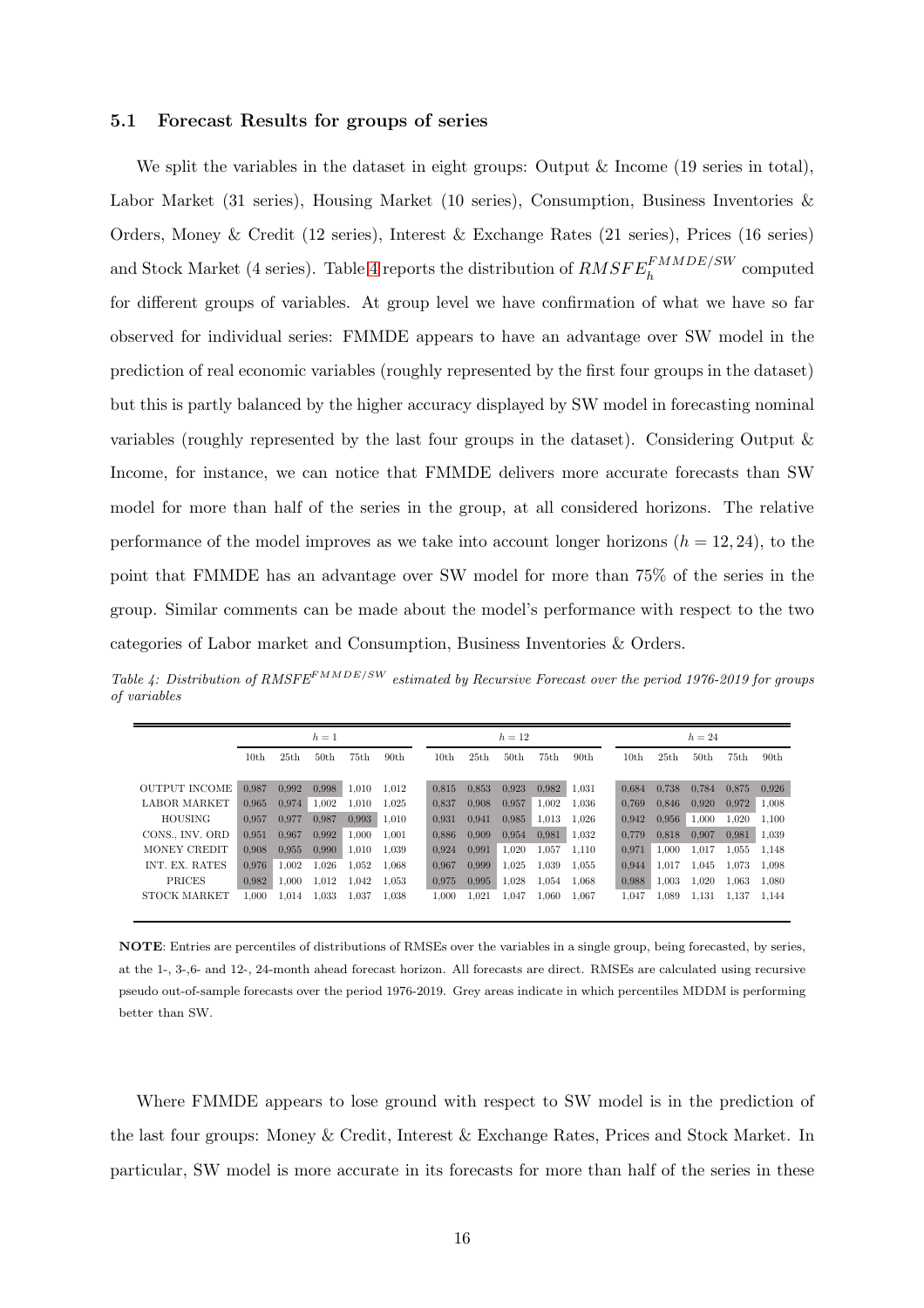groups, for all the reported horizons. Where FMMDE appears to lose ground with respect to SW model is in the prediction of the last four groups: Money & Credit, Interest & Exchange Rates, Prices and Stock Market. In particular, SW model is more accurate in its forecasts for more than half of the series in these groups, for all the reported horizons.

Table 5: Distribution of RMSFE<sup>FMMDE/AR</sup> estimated by Recursive Forecast over the period 1976-2019 for groups of variables

|                      |       | $h=1$            |       |                  |                  |       | $h=12$ |                  |       |                  | $h=24$ |       |       |                  |       |                  |
|----------------------|-------|------------------|-------|------------------|------------------|-------|--------|------------------|-------|------------------|--------|-------|-------|------------------|-------|------------------|
|                      | 10th  | 25 <sub>th</sub> | 50th  | 75 <sub>th</sub> | 90 <sub>th</sub> | 10th  | 25th   | 50 <sub>th</sub> | 75th  | 90 <sub>th</sub> |        | 10th  | 25th  | 50 <sub>th</sub> | 75th  | 90 <sub>th</sub> |
| <b>OUTPUT INCOME</b> | 0.886 | 0.906            | 0.930 | 0.978            | 0.997            | 0.869 | 0.906  | 0.911            | 0.950 | 0.999            |        | 0.784 | 0.809 | 0.855            | 0.978 | 1.138            |
| <b>LABOR MARKET</b>  | 0.894 | 0.929            | 0.965 | 0.991            | 1.022            | 0.703 | 0.807  | 0.847            | 0.912 | 1.038            |        | 0.644 | 0.737 | 0.768            | 0.851 | 0.980            |
| <b>HOUSING</b>       | 0.897 | 0.929            | 0.997 | 1.010            | 1.044            | 0.985 | 0.998  | 1.027            | 1.115 | 1.150            |        | 1.018 | 1.041 | 1.123            | 1.253 | 1.346            |
| CONS., INV. ORD      | 0.898 | 0.955            | 0.991 | 1.013            | 1.029            | 0.791 | 0.853  | 0.947            | 1.061 | 1.137            |        | 0.771 | 0.816 | 0.864            | 1.080 | 1.213            |
| MONEY CREDIT         | 0.989 | 1.000            | 1.026 | 1.058            | 1.125            | 0.944 | 0.984  | 1.011            | 1.036 | 1.121            |        | 0.953 | 0.983 | 1.012            | 1.058 | 1.183            |
| INT. EX. RATES       | 0.968 | 0.984            | 1.015 | 1.240            | 1.286            | 0.731 | 0.921  | 0.986            | 1.112 | 1.168            |        | 0.777 | 0.961 | 1.025            | 1.065 | 1.191            |
| PRICES               | 0.998 | 1.012            | 1.050 | 1.181            | 1.238            | 0.753 | 0.869  | 0.980            | 1.033 | 1.089            |        | 0.699 | 0.835 | 0.978            | 1.053 | 1.151            |
| STOCK MARKET         | 0.982 | 0.987            | 1.000 | 1.008            | 1.008            | 1.091 | 1.158  | 1.227            | 1.239 | 1.250            |        | 1.267 | 1.277 | 1.288            | 1.232 | 1.357            |

NOTE: Entries are percentiles of distributions of RMSEs over the variables in a single group, being forecasted, by series, at the 1-, 3-,6- and 12-, 24-month ahead forecast horizon. All forecasts are direct. RMSEs are calculated using recursive pseudo out-of-sample forecasts over the period 1976-2019. Grey areas indicate in which percentiles MDDM is performing better than AR model.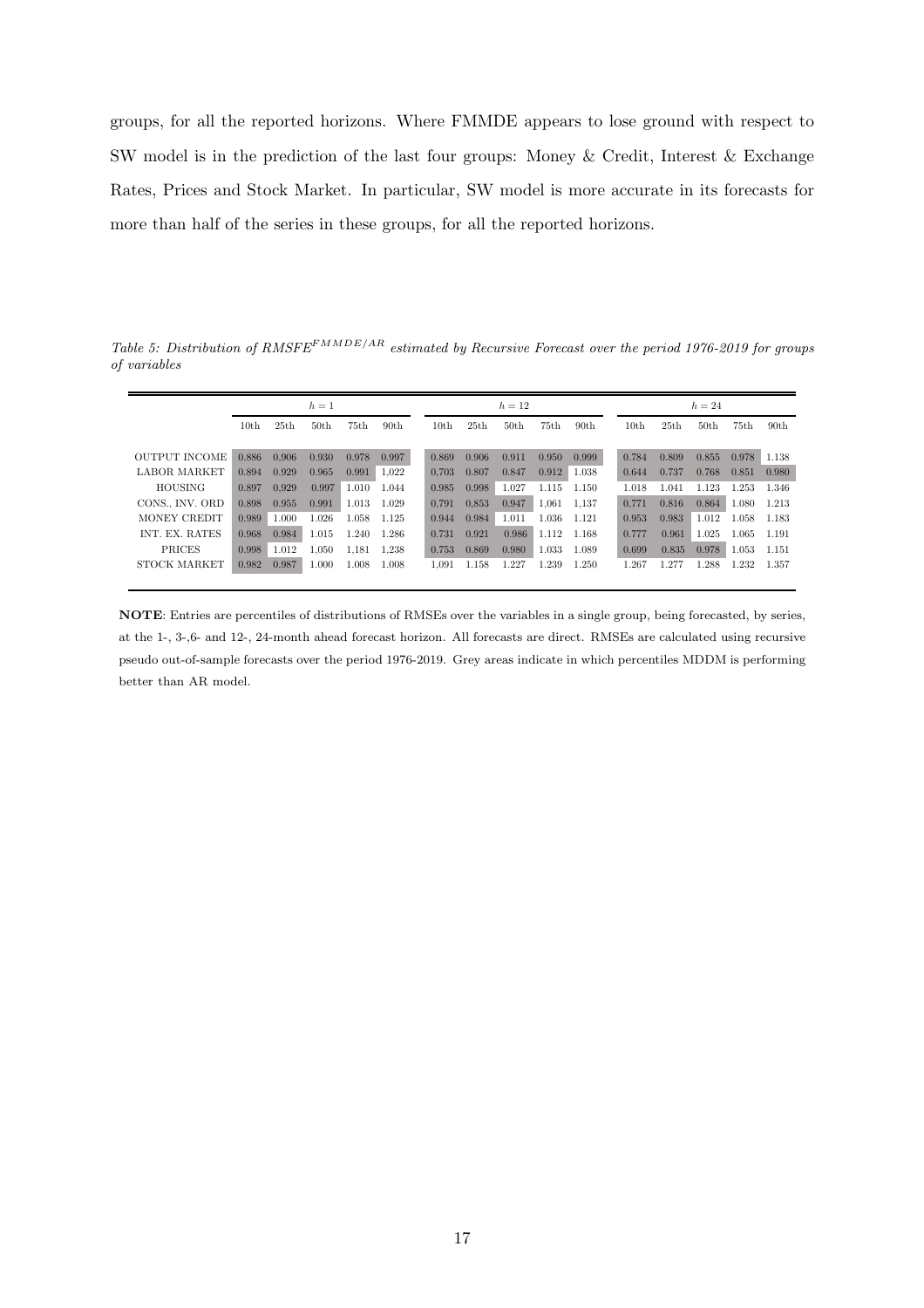## Conclusions

In this paper we have studied the qualities, in terms of predictive ability, of the factor model with martingale difference error. Considering a large dataset of macroeconomic and financial series we have compared the forecasting performance of FMMDE to that more traditional model defined in Stock and Watson (2002). The results show that in general the two competing methods have comparable forecasting capabilities. However, there are some variables, such as Real Personal Income, Industrial , and Unemployment where the FDDE procedure seems to have an edge, especially for medium to long term horizons, over the SW procedure. We attribute this result to the possible non-linearity that may characterise the factor structure, as also highlighted by Monte Carlo simulations. This is a research topic that certainly deserves to be further investigated, for instance by attempting to identify the non-linear structure of each series.

## References

- [1] Bai, J. and Ng, S. (2002), "Determining the Number of Factors in Approximate Factor Models", Econometrica, 70, 191–221.
- [2] Bai, J. (2003), "Inferential Theory for Factor Models of Large Dimensions", Econometrica, 71, 135-171.
- [3] D'Agostino, A., Giannone, D. (2012), "Comparing alternative predictors based on largepanel factor models", Oxford Bulletin of Economics and Statistics, 74(2), 306–326.
- [4] Forni, M., Hallin, M., and Reichlin, L. (2000), "The Generalized Dynamic-Factor Model: Identification and Estimation", Review of Economics and Statistics, 82, 540–554.
- [5] Forni, M., Hallin, M., and Reichlin, L.(2005), "The Generalized Dynamic FactorModel: One-Sided Estimation and Forecasting," Journal of the American Statistical Association, 100, 830–840.
- [6] Gao, Z. and Tsay, R. S. (2020), " Modeling high-dimensional time series: a factor model with dynamically dependent factors and diverging eigenvalues", *Journal of the American* Statistical Association, DOI: 10.1080/01621459.2020.1862668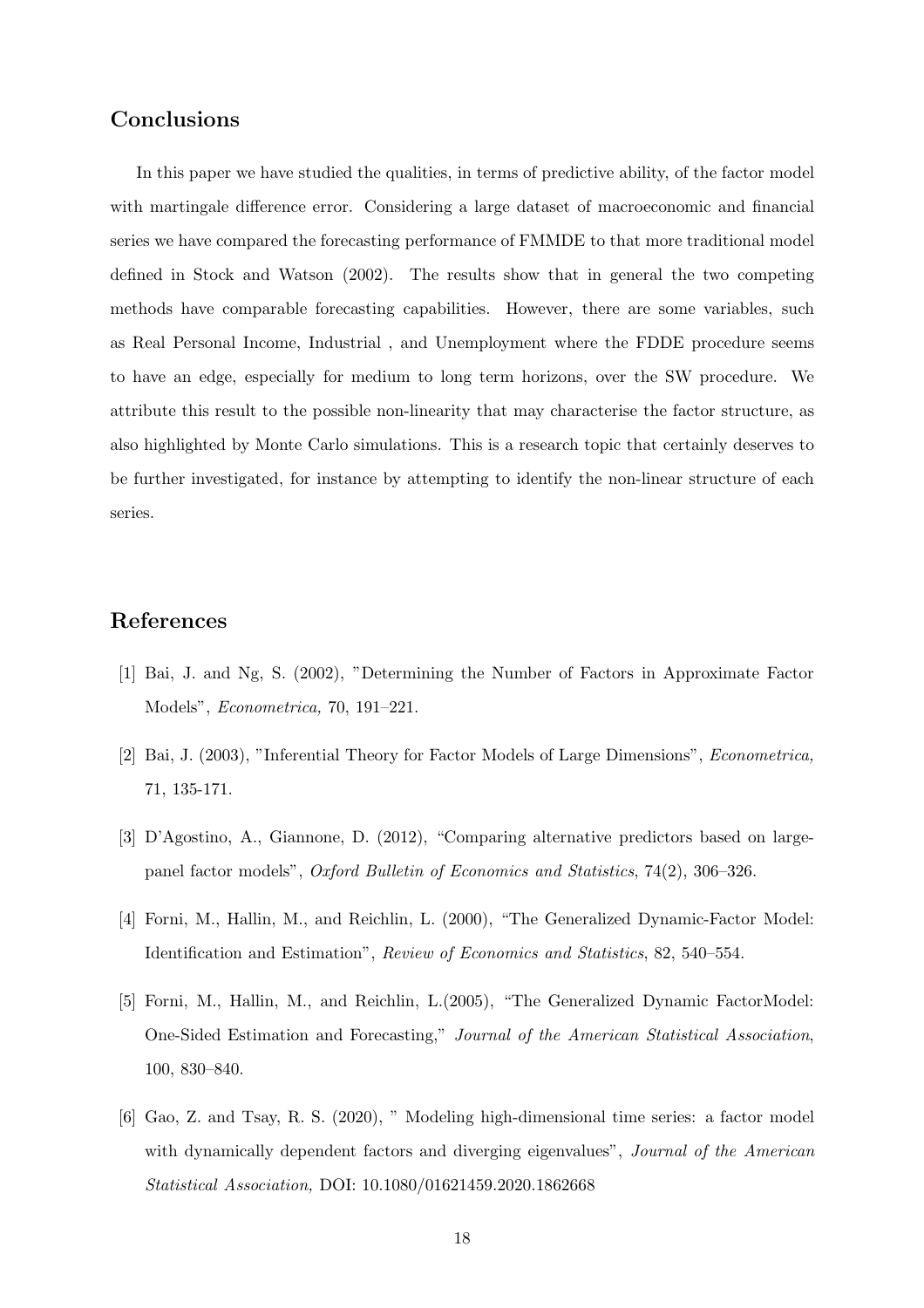- [7] Lam, C., and Yao, Q. (2012), "Factor Modeling for High-Dimensional Time Series: Inference for the Number of Factors" The Annals of Statistics, 40, 694–726.
- [8] Lam, C., Yao, Q., and Bathia, N. (2011), "Estimation of Latent Factors for High-Dimensional Time Series" Biometrika, 98, 901–918.
- [9] Liu, R. Y. (1988),"Bootstrap Procedure Under Some Non-i.i.d.Models", The Annals of Statistics, 16, 1696-1708.
- [10] Lee, C.E. and Shao, X. (2018). "Martingale difference divergence matrix and its application to dimension reduction for stationary multivariate time series", Journal of the American Statistical Association, 113, 216-229.
- [11] Mammen, E. (1988),"Bootstrap and Wild Bootstrap for High-Dimensional Linear Models", The Annals of Statistics, 21, 255-285.
- [12] McCracken, M. and Ng, S. (2012), "FRED-MD: a monthly database for macroeconomic research", Journal of Business and Economic Statistics, 34, 574-589.
- [13] Shao, X. and Zhang, J. (2014), "Martingale difference correlation and its use in highdimensional variable screening", Journal of the American Statistical Association, 109, 1302– 1318.
- [14] Stock, J. H., and Watson, M.W. (2002a), "Forecasting using Principal Components from a Large Number of Predictors", Journal of the American Statistical Association, 97, 1167- 1179.
- [15] Stock, J. H., and Watson, M.W. (2002b), "Macroeconomic Forecasting using Using Diffusion Indexes", Journal of Business & Economic Statistics, 20, 147-162.
- [16] Sz´ekely, G. J., Rizzo,M. L., and Bakirov, N. K. (2007), "Measuring and Testing Dependence by Correlation of Distances", The Annals of Statistics, 35, 2769-2794.
- [17] Wang, G., Shao, X. (2021) "Testing for the martingale difference hypothesis in multivariate time series models", Journal of Business & Economic Statistics, DOI: 10.1080/07350015.2021.1889568
- [18] Wu, C. F. J. (1986),"Jacknife, Bootstrap and Other Resampling Methods in Regression Analysis"(with discussion), The Annals of Statistics, 14, 1261-1350.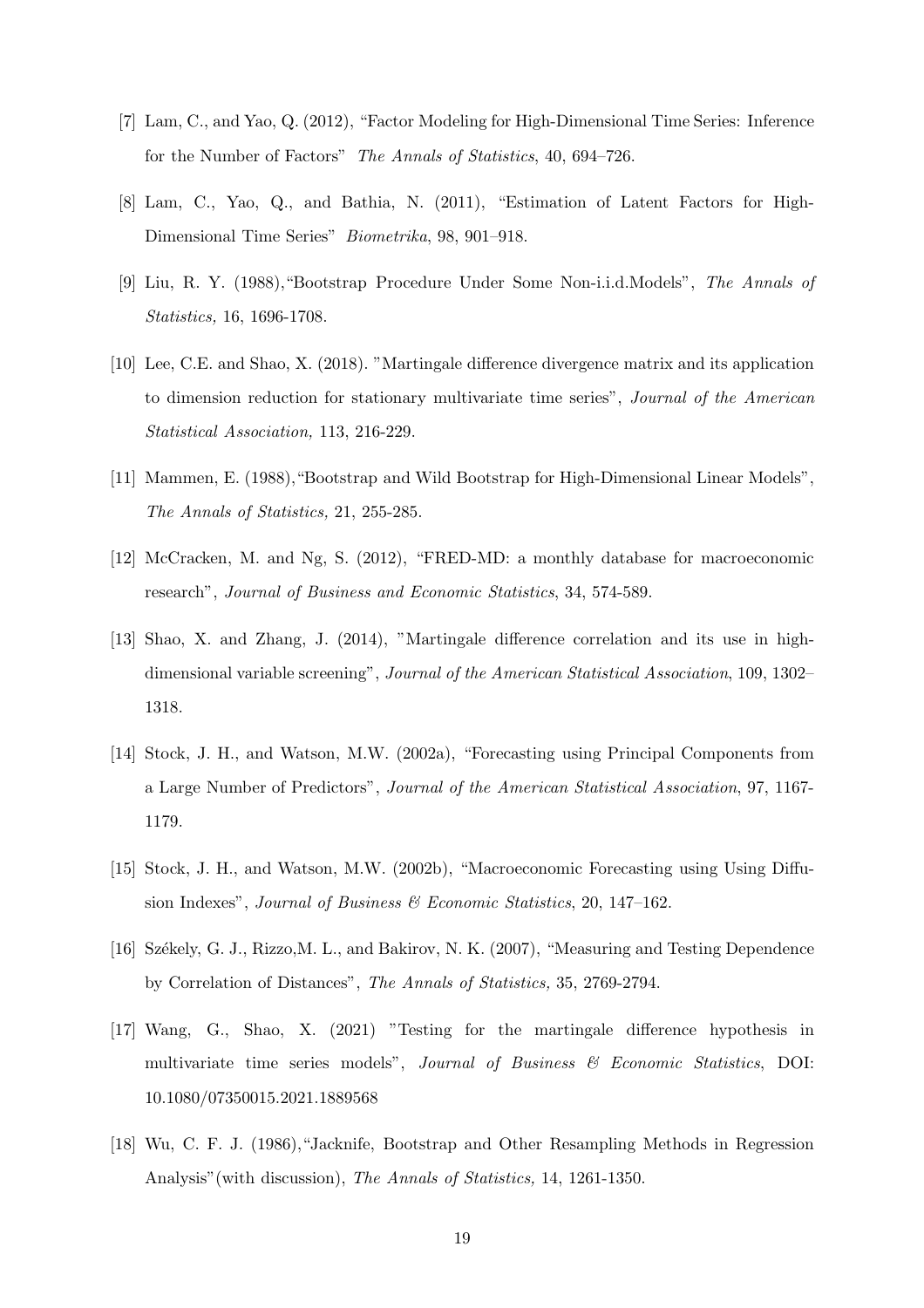We report the list of series used in the forecasting exercise. We use the same mnermoni group and gtransformation as described in McCracken and Ng. In particular, the column tcode denotes the following data transformation for a series  $x_t$ : (1) no transformation; (2)  $\Delta x_t$ ; (3) $\Delta^2 x_t$ ; (4)  $log(x_t)$ ; (5)  $\Delta log(x_t)$ ; (6)  $\Delta^2 log(x_t)$ . (7)  $\Delta (x_t/x_{t-} - 1.0)$ . The FRED column gives mnemonics in FRED followed by a short description. The comparable series in Global Insight is given in the column GSI.

# Appendix A: List of Series

|  |  |  | Table 1: A sample long table. |  |  |  |
|--|--|--|-------------------------------|--|--|--|
|--|--|--|-------------------------------|--|--|--|

| ID             | <b>FRED</b>      | Description                                   | Group          | Tcode          |
|----------------|------------------|-----------------------------------------------|----------------|----------------|
|                |                  |                                               |                |                |
| 1              | <b>RPI</b>       | Real Personal Income                          | $\mathbf{1}$   | 5              |
| $\overline{2}$ | W875RX1          | Real personal income ex transfer receipts     | $\mathbf{1}$   | 5              |
| 3              | DPCERA3M086SBEA  | Real personal consumption expenditures        | 4              | 5              |
| 4              | <b>CMRMTSPLx</b> | Real Manu. and Trade Industries Sales         | 4              | $\overline{5}$ |
| 5              | <b>RETAILx</b>   | Retail and Food Services Sales                | 4              | 5              |
| 6              | <b>INDPRO</b>    | <b>IP</b> Index                               | $\mathbf{1}$   | 5              |
| 7              | <b>IPFPNSS</b>   | IP: Final Products and Nonindustrial Supplies | $\mathbf{1}$   | 5              |
| 8              | <b>IPFINAL</b>   | IP: Final Products (Market Group)             | $\mathbf{1}$   | 5              |
| 9              | <b>IPCONGD</b>   | IP: Consumer Goods                            | $\mathbf{1}$   | 5              |
| 10             | <b>IPDCONGD</b>  | IP: Durable Consumer Goods                    | $\mathbf{1}$   | 5              |
| 11             | <b>IPNCONGD</b>  | IP: Nondurable Consumer Goods                 | $\mathbf{1}$   | $\overline{5}$ |
| 12             | <b>IPBUSEQ</b>   | IP: Business Equipment                        | $\mathbf{1}$   | 5              |
| 13             | <b>IPMAT</b>     | IP: Materials                                 | $\mathbf{1}$   | $\overline{5}$ |
| 14             | <b>IPDMAT</b>    | IP: Durable Materials                         | $\mathbf{1}$   | 5              |
| 15             | <b>IPNMAT</b>    | IP: Nondurable Materials                      | $\mathbf{1}$   | 5              |
| 16             | <b>IPMANSICS</b> | IP: Manufacturing (SIC)                       | $\mathbf{1}$   | 5              |
| 17             | IPB51222s        | IP: Residential Utilities                     | $\mathbf{1}$   | 5              |
| 18             | <b>IPFUELS</b>   | IP: Fuels                                     | $\mathbf{1}$   | 5              |
| 19             | <b>CUMFNS</b>    | Capacity Utilization: Manufacturing           | 1              | $\overline{2}$ |
| 20             | <b>HWI</b>       | Help-Wanted Index for United States           | $\overline{2}$ | $\overline{2}$ |
| 21             | <b>HWIURATIO</b> | Ratio of Help Wanted/No. Unemployed           | $\overline{2}$ | $\overline{2}$ |
| 22             | CLF16OV          | Civilian Labor Force                          | $\overline{2}$ | $\overline{5}$ |
| 23             | CE16OV           | Civilian Employment                           | $\overline{2}$ | 5              |
| 24             | <b>UNRATE</b>    | Civilian Unemployment Rate                    | $\overline{2}$ | $\overline{2}$ |
| 25             | <b>UEMPMEAN</b>  | Average Duration of Unemployment (Weeks)      | $\overline{2}$ | $\overline{2}$ |
| 26             | UEMPLT5          | Civilians Unemployed - Less Than 5 Weeks      | $\overline{2}$ | 5              |
| 27             | UEMP5TO14        | Civilians Unemployed for 5-14 Weeks           | $\overline{2}$ | 5              |
| 28             | UEMP15OV         | Civilians Unemployed - 15 Weeks & Over        | $\overline{2}$ | 5              |
| 29             | UEMP15T26        | Civilians Unemployed for 15-26 Weeks          | $\overline{2}$ | 5              |
| 30             | UEMP27OV         | Civilians Unemployed for 27 Weeks and Over    | $\overline{2}$ | 5              |

Continued on next page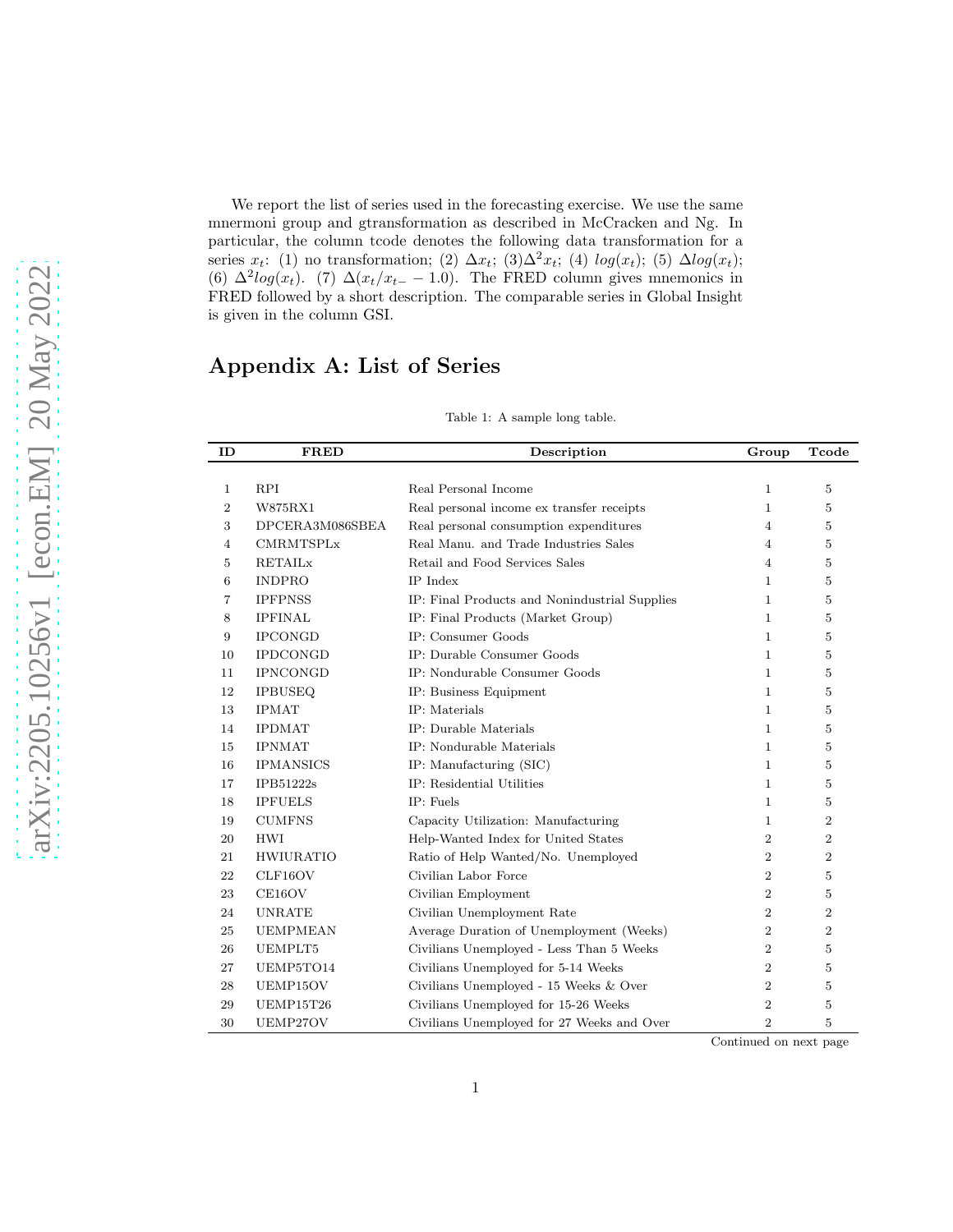| ID | <b>FRED</b>      | Description                                      | Group          | Tcode           |
|----|------------------|--------------------------------------------------|----------------|-----------------|
| 31 | <b>CLAIMSx</b>   | Initial Claims                                   | $\overline{2}$ | $\bf 5$         |
| 32 | <b>PAYEMS</b>    | All Employees: Total nonfarm                     | $\overline{2}$ | $\bf 5$         |
| 33 | <b>USGOOD</b>    | All Employees: Goods-Producing Industries        | $\overline{2}$ | $\bf 5$         |
| 34 | CES1021000001    | All Employees: Mining and Logging: Mining        | $\overline{2}$ | $\bf 5$         |
| 35 | <b>USCONS</b>    | All Employees: Construction                      | $\overline{2}$ | $\overline{5}$  |
| 36 | <b>MANEMP</b>    | All Employees: Manufacturing                     | $\overline{2}$ | $\bf 5$         |
| 37 | DMANEMP          | All Employees: Durable goods                     | $\overline{2}$ | $\overline{5}$  |
| 38 | NDMANEMP         | All Employees: Nondurable goods                  | $\overline{2}$ | $\bf 5$         |
| 39 | <b>SRVPRD</b>    | All Employees: Service-Providing Industries      | $\overline{2}$ | $\overline{5}$  |
| 40 | <b>USTPU</b>     | All Employees: Trade, Transportation & Utilities | $\overline{2}$ | $\overline{5}$  |
| 41 | USWTRADE         | All Employees: Wholesale Trade                   | $\overline{2}$ | $\bf 5$         |
| 42 | USTRADE          | All Employees: Retail Trade                      | $\overline{2}$ | $\bf 5$         |
| 43 | <b>USFIRE</b>    | All Employees: Financial Activities              | $\overline{2}$ | $\overline{5}$  |
| 44 | <b>USGOVT</b>    | All Employees: Government                        | $\overline{2}$ | $\overline{5}$  |
| 45 | CES0600000007    | Avg Weekly Hours: Goods-Producing                | $\overline{2}$ | $\mathbf{1}$    |
| 46 | <b>AWOTMAN</b>   | Avg Weekly Overtime Hours : Manufacturing        | $\overline{2}$ | $\overline{2}$  |
| 47 | <b>AWHMAN</b>    | Avg Weekly Hours : Manufacturing                 | $\overline{2}$ | $\mathbf{1}$    |
| 48 | HOUST            | Housing Starts: Total New Privately Owned        | 3              | $\overline{4}$  |
| 49 | <b>HOUSTNE</b>   | Housing Starts, Northeast                        | 3              | $\overline{4}$  |
| 50 | <b>HOUSTMW</b>   | Housing Starts, Midwest                          | 3              | $\overline{4}$  |
| 51 | HOUSTS           | Housing Starts, South                            | 3              | $\overline{4}$  |
| 52 | <b>HOUSTW</b>    | Housing Starts, West                             | 3              | $\overline{4}$  |
| 53 | <b>PERMIT</b>    | New Private Housing Permits (SAAR)               | 3              | $\overline{4}$  |
| 54 | PERMITNE         | New Private Housing Permits, Northeast (SAAR)    | 3              | $\overline{4}$  |
| 55 | PERMITMW         | New Private Housing Permits, Midwest (SAAR)      | 3              | $\overline{4}$  |
| 56 | PERMITS          | New Private Housing Permits, South (SAAR)        | 3              | $\overline{4}$  |
| 57 | <b>PERMITW</b>   | New Private Housing Permits, West (SAAR)         | 3              | $\overline{4}$  |
| 58 | AMDMNOx          | New Orders for Durable Goods                     | $\overline{4}$ | $\bf 5$         |
| 59 | AMDMUOx          | Unfilled Orders for Durable Goods                | 4              | $\overline{5}$  |
| 60 | <b>BUSINV</b> x  | <b>Total Business Inventories</b>                | $\overline{4}$ | $\bf 5$         |
| 61 | <b>ISRATIOx</b>  | Total Business: Inventories to Sales Ratio       | $\overline{4}$ | $\overline{2}$  |
| 62 | M1SL             | M1 Money Stock                                   | 5              | $6\phantom{.}6$ |
| 63 | M2SL             | M <sub>2</sub> Money Stock                       | 5              | $\,6\,$         |
| 64 | M2REAL           | Real M2 Money Stock                              | 5              | $\overline{5}$  |
| 65 | <b>BOGMBASE</b>  | Monetary Base                                    | $\overline{5}$ | $\,6$           |
| 66 | TOTRESNS         | Total Reserves of Depository Institutions        | 5              | $6\phantom{.}6$ |
| 67 | <b>NONBORRES</b> | Reserves Of Depository Institutions              | $\bf 5$        | $\overline{7}$  |
| 68 | <b>BUSLOANS</b>  | Commercial and Industrial Loans                  | 5              | $\,6$           |
| 69 | REALLN           | Real Estate Loans at All Commercial Banks        | 5              | $6\phantom{.}6$ |
| 70 | <b>NONREVSL</b>  | <b>Total Nonrevolving Credit</b>                 | $\overline{5}$ | $\,6$           |
| 71 | <b>CONSPI</b>    | Nonrevolving consumer credit to Personal Income  | 5              | $\overline{2}$  |
| 72 | S&P 500          | S&Ps Common Stock Price Index: Composite         | 8              | $\bf 5$         |
| 73 | S&P: indust      | S&Ps Common Stock Price Index: Industrials       | 8              | $\overline{5}$  |

Table 1 – continued from previous page

Continued on next page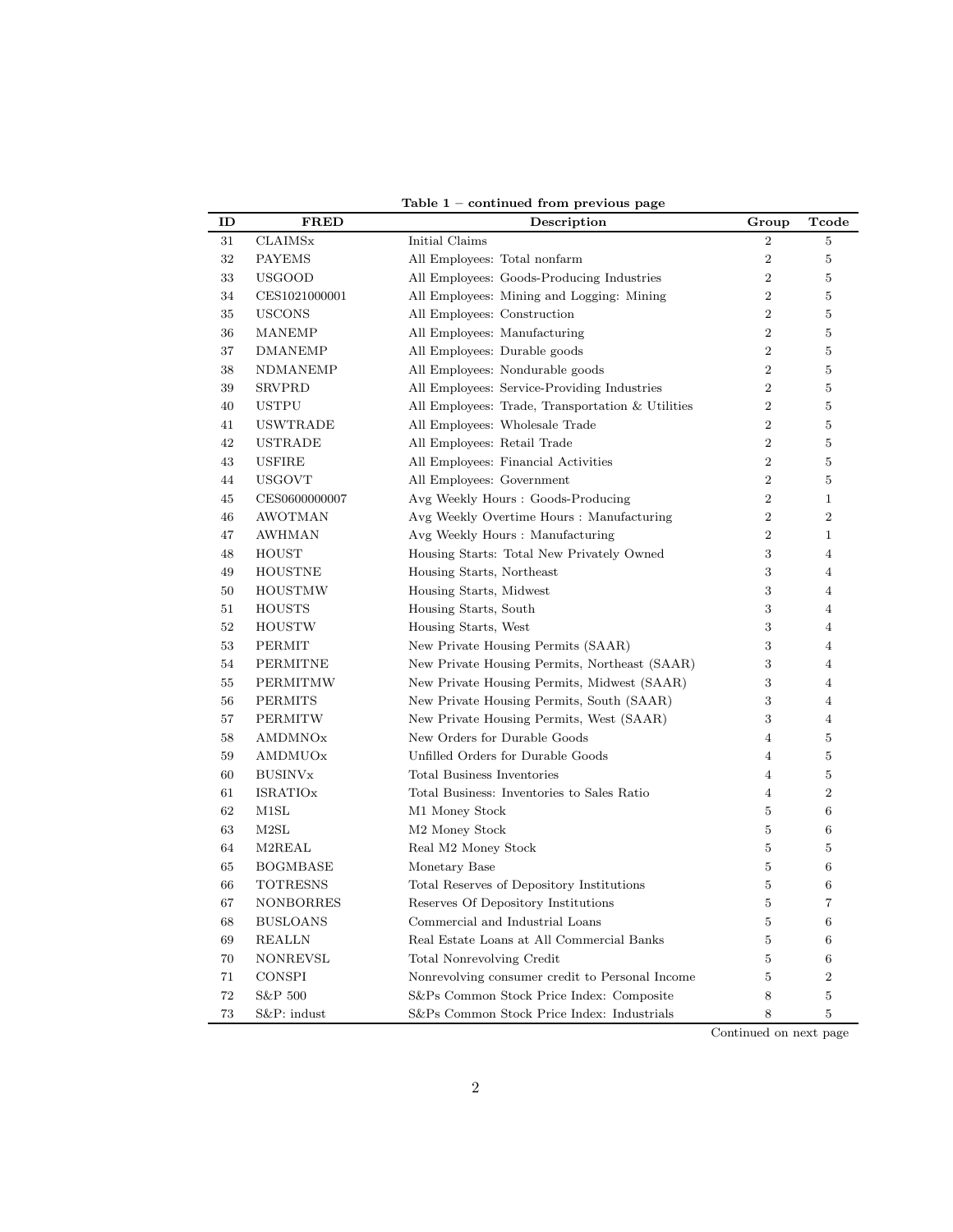| ID  | <b>FRED</b>      | Description                                       | Group           | Tcode            |
|-----|------------------|---------------------------------------------------|-----------------|------------------|
| 74  | S&P div yield    | S&Ps Composite Common Stock: Dividend Yield       | 8               | $\overline{2}$   |
| 75  | S&P PE ratio     | S&Ps Composite Common Stock: Price-Earnings Ratio | 8               | $\overline{5}$   |
| 76  | <b>FEDFUNDS</b>  | Effective Federal Funds Rate                      | 6               | $\overline{2}$   |
| 77  | CP3Mx            | 3-Month AA Financial Commercial Paper Rate        | $6\phantom{1}6$ | $\boldsymbol{2}$ |
| 78  | TB3MS            | 3-Month Treasury Bill:                            | 6               | $\boldsymbol{2}$ |
| 79  | TB6MS            | 6-Month Treasury Bill:                            | $6\phantom{1}6$ | $\overline{2}$   |
| 80  | GS1              | 1-Year Treasury Rate                              | 6               | $\overline{2}$   |
| 81  | GS <sub>5</sub>  | 5-Year Treasury Rate                              | 6               | $\overline{2}$   |
| 82  | GS10             | 10-Year Treasury Rate                             | 6               | $\overline{2}$   |
| 83  | AAA              | Moodys Seasoned Aaa Corporate Bond Yield          | $6\phantom{.}6$ | $\overline{2}$   |
| 84  | BAA              | Moodys Seasoned Baa Corporate Bond Yield          | 6               | $\boldsymbol{2}$ |
| 85  | <b>COMPAPFFx</b> | 3-Month Commercial Paper Minus FEDFUNDS           | 6               | $\mathbf{1}$     |
| 86  | TB3SMFFM         | 3-Month Treasury C Minus FEDFUNDS                 | $6\phantom{.}6$ | $\mathbf{1}$     |
| 87  | TB6SMFFM         | 6-Month Treasury C Minus FEDFUNDS                 | $6\phantom{.}6$ | $\mathbf{1}$     |
| 88  | T1YFFM           | 1-Year Treasury C Minus FEDFUNDS                  | 6               | $\mathbf{1}$     |
| 89  | T5YFFM           | 5-Year Treasury C Minus FEDFUNDS                  | 6               | $\mathbf{1}$     |
| 90  | T10YFFM          | 10-Year Treasury C Minus FEDFUNDS                 | 6               | $\mathbf{1}$     |
| 91  | AAAFFM           | Moodys Aaa Corporate Bond Minus FEDFUNDS          | 6               | $\mathbf{1}$     |
| 92  | <b>BAAFFM</b>    | Moodys Baa Corporate Bond Minus FEDFUNDS          | 6               | $\mathbf{1}$     |
| 93  | <b>EXSZUS</b> x  | Switzerland / U.S. Foreign Exchange Rate          | $6\phantom{.}6$ | $\bf 5$          |
| 94  | <b>EXJPUSx</b>   | Japan / U.S. Foreign Exchange Rate                | 6               | $\bf 5$          |
| 95  | <b>EXUSUKx</b>   | U.S. / U.K. Foreign Exchange Rate                 | 6               | $\overline{5}$   |
| 96  | <b>EXCAUS</b> x  | Canada / U.S. Foreign Exchange Rate               | $6\phantom{.}6$ | $\overline{5}$   |
| 97  | WPSFD49207       | PPI: Finished Goods                               | $\overline{7}$  | $6\phantom{.}6$  |
| 98  | WPSFD49502       | PPI: Finished Consumer Goods                      | $\overline{7}$  | 6                |
| 99  | WPSID61          | PPI: Intermediate Materials                       | $\overline{7}$  | $\,6\,$          |
| 100 | WPSID62          | PPI: Crude Materials                              | $\overline{7}$  | 6                |
| 101 | OILPRICEx        | Crude Oil, spliced WTI and Cushing                | $\overline{7}$  | 6                |
| 102 | <b>PPICMM</b>    | PPI: Metals and metal products:                   | $\overline{7}$  | $\,6$            |
| 103 | CPIAUCSL         | CPI : All Items                                   | $\overline{7}$  | 6                |
| 104 | CPIAPPSL         | CPI : Apparel                                     | $\overline{7}$  | $\,6\,$          |
| 105 | <b>CPITRNSL</b>  | CPI : Transportation                              | $\overline{7}$  | $6\phantom{.}6$  |
| 106 | <b>CPIMEDSL</b>  | CPI : Medical Care                                | $\overline{7}$  | 6                |
| 107 | CUSR0000SAC      | CPI: Commodities                                  | $\overline{7}$  | $\,6$            |
| 108 | CUSR0000SAD      | CPI : Durables                                    | 7               | 6                |
| 109 | CUSR0000SAS      | CPI : Services                                    | $\overline{7}$  | $6\phantom{.}6$  |
| 110 | <b>CPIULFSL</b>  | CPI: All Items Less Food                          | $\overline{7}$  | $\,6\,$          |
| 111 | CUSR0000SA0L2    | CPI : All items less shelter                      | $\overline{7}$  | 6                |
| 112 | CUSR0000SA0L5    | CPI : All items less medical care                 | $\overline{7}$  | $6\phantom{.}6$  |
| 113 | PCEPI            | Personal Cons. Expend.: Chain Index               | $\overline{7}$  | $\,6\,$          |
| 114 | DDURRG3M086SBEA  | Personal Cons. Exp: Durable goods                 | $\overline{7}$  | 6                |
| 115 | DNDGRG3M086SBEA  | Personal Cons. Exp: Nondurable goods              | $\overline{7}$  | 6                |
| 116 | DSERRG3M086SBEA  | Personal Cons. Exp. Services                      | $\overline{7}$  | 6                |

Table 1 – continued from previous page

Continued on next page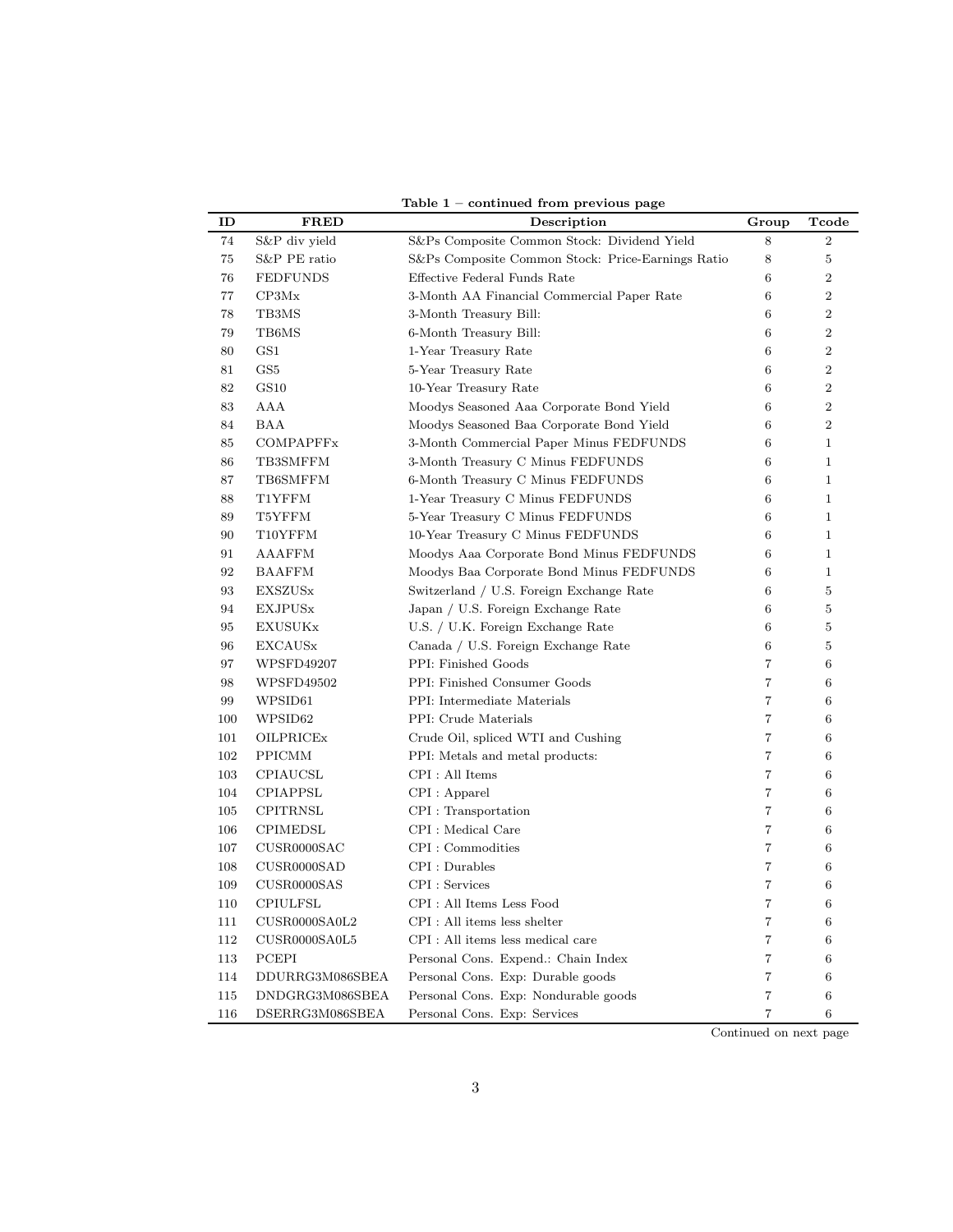| ID. | <b>FRED</b>                 | Description                                       | Group          | Tcode |
|-----|-----------------------------|---------------------------------------------------|----------------|-------|
| 117 | CES0600000008               | Avg Hourly Earnings : Goods-Producing             |                | 6     |
| 118 | CES2000000008               | Avg Hourly Earnings : Construction                | $\overline{2}$ | 6     |
| 119 | CES3000000008               | Avg Hourly Earnings : Manufacturing               | $\overline{2}$ | 6     |
| 120 | <b>UMCSENT</b> <sub>x</sub> | Consumer Sentiment Index                          | $\overline{4}$ | 2     |
| 121 | <b>DTCOLNVHFNM</b>          | Consumer Motor Vehicle Loans Outstanding          | 5              | 6     |
| 122 | <b>DTCTHFNM</b>             | Total Consumer Loans and Leases Outstanding       | 5              | 6     |
| 123 | <b>INVEST</b>               | Securities in Bank Credit at All Commercial Banks | 5.             | 6     |

Table 1 – continued from previous page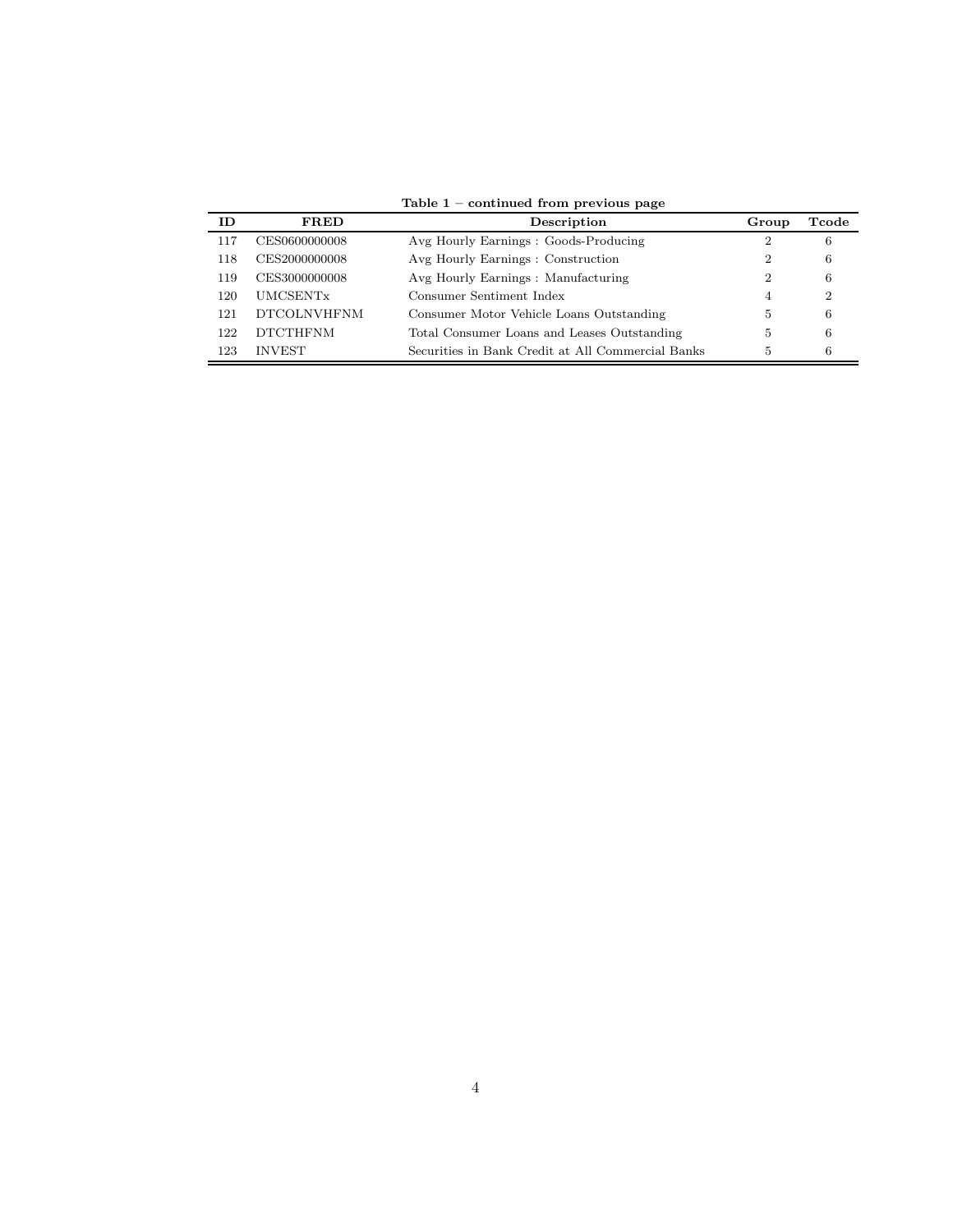### Appendix B: Estimation of  $k_0$  through Cross Validation

The observation that the choice of the parameter  $k_0$  has an influence over the performance of the model and, in particular, over the performance of the procedure for factor selection, gives us a motivation for the introduction of a criterion for the determination of an optimal value for  $k_0$  in our empirical analysis.

As shown in the previous section, the choice of  $k_0$  appears to have an impact on the FMMDE forecasting performance. Since no explicit rule for the determination of the parameter is provided in the original paper, we resort to a cross validation procedure, adapted for the case of time series forecasting, for determining the optimal value of  $k_0$ .

The main idea underlying cross validation is to use a sample of past predicted values, referred to as validation set, to perform an ex-ante selection of the value  $k_0$  to be used in subsequent forecasts. Specifically, given a discrete set of possible values for  $k_0$ , we select the parameter that minimizes the mean squared forecast error computed over the set of predictions included into the validation set. The value  $k_0^*$  $_{0}^{*}$  of choice will be then used to obtain the first forecast value outside of the validation set. The procedure is repeatedly implemented to obtain optimal forecast values at all time intervals: accordingly, a proper sequence of validation sets needs to be defined, where each of these will be employed in selecting the  $k_0^*$  $_{0}^{*}$  to be used in the first forecast outside of the set.

Let  $t_{0,h}^{cv}$  and  $t_{last,j}^{cv}$  be the time indexes corresponding to the first and last prediction included in the validation set, respectively. The latter, in particular, will be defined according to the rule  $t_{last,j}^{cv} = t_1^{cv} + j$ , for a certain  $j = [0, 1, ..., 577]$ , and a pre-specified initial date  $t_1^{cv}$ , corresponding to the month of December 1975 by assumption. Let us denote as  $\mathcal{I}_{h,j}^{cv}$  the validation set corresponding to the time interval  $[t_{0,h}^{cv}, t_{last,j}^{cv}]$ .

Throughout the estimation  $t_{0,h}^{cv}$  is assumed be fixed and determined in accordance with the selected forecast horizon: for instance, it will correspond to the date of January 1970 for  $h = 1$ , to March 1970 for  $h = 3$ , to June 1970 for  $h = 6$ , and so on. At the same time,  $t_{last,j}^{cv}$  will be progressively shifting according to the index  $j$ , so that we actually are able to consider a sequence of validation sets  $\left\{\mathcal{I}_{h,j}^{cv}\right\}_{j=0}^{577}$  defined by a progressively expanding collection of forecasts. In this sense,  $\mathcal{I}_{h,j+1}^{cv}$  will in fact largely coincide with  $\mathcal{I}_{h,j}^{cv}$ , additionally including the forecast value obtained at time  $t_{last,j}^{cv}$ , denoted as  $\hat{y}_{t_{last,j}}^h$ .

As a matter of example, consider the initial validation set  $\mathcal{I}_{h,0}^{cv}$ , defined for the time interval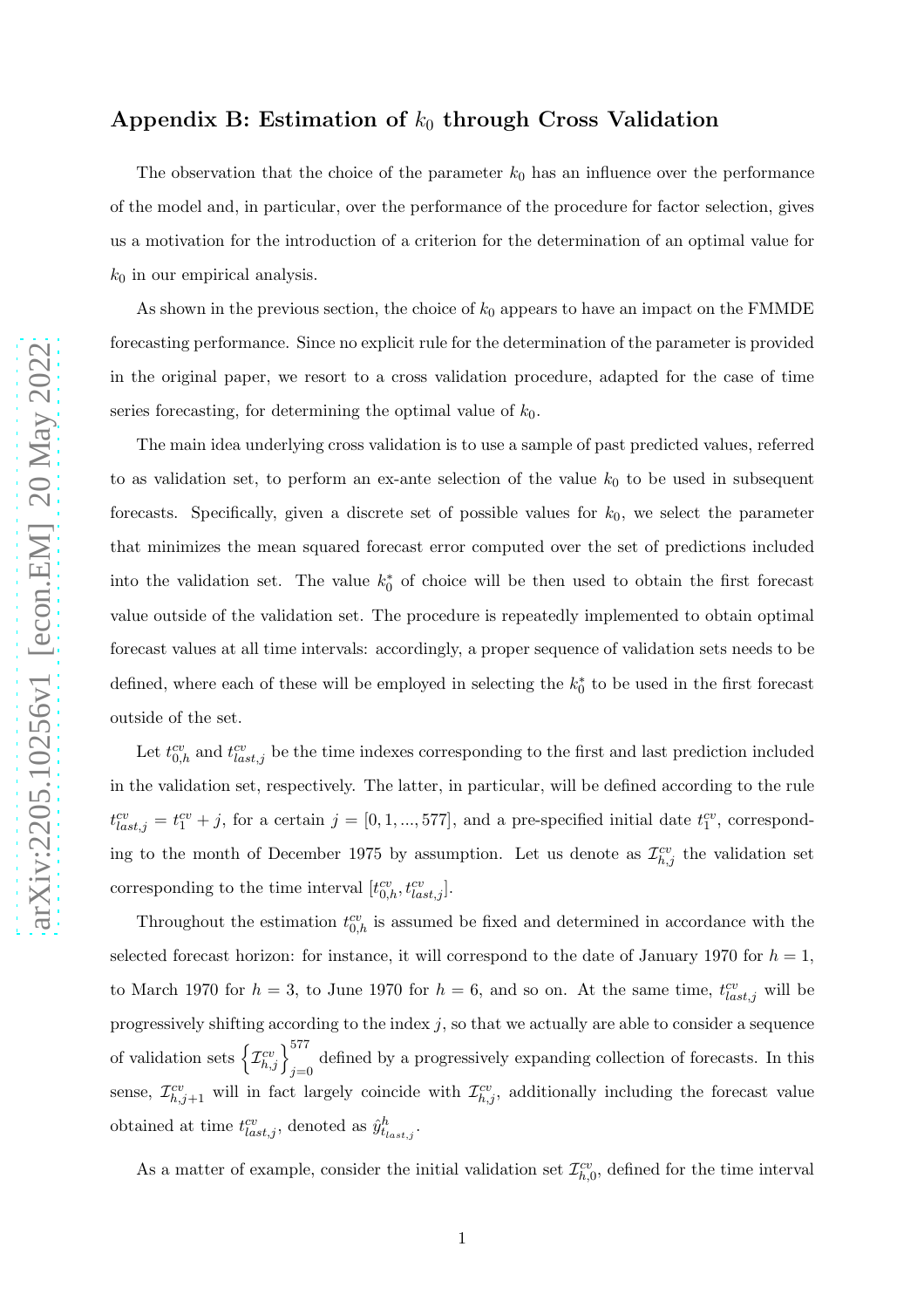$[t_{0,h}^{cv}, t_{last,0}^{cv}]$ . The first forecast value included into the set,  $\hat{y}_{t_{0,h}}^h$ , is obtained according to the methodology described in Section 4 using a fraction of the original sample ranging from January 1959 to December 1969. Similarly, subsequent elements included into the set are obtained by following the usual recursive forecasting procedure, so that the second element of the set,  $\hat{y}_{t_{0,h}+1}^h$ , will be obtained by employing observations ranging from January 1959 to January 1970. This goes on until the value of  $\hat{y}_{t_{last,0}}^h$  is added to  $\mathcal{I}_{h,0}^{cv}$ : at this point the validation set is complete and can be used to obtain an estimate for  $k_0$ . In particular, we will select the value of  $k_0 \in \{1, ..., 25\}$ that minimizes the mean squared forecast error computed by considering all values in  $\mathcal{I}_{h,0}^{cv}$ . Such value  $k_0^*$  will be then used to obtain the first forecast value outside of  $\mathcal{I}_{h,0}^{cv}$ , that is, the forecast value corresponding to the time index  $t_{(last+h),0}^{cv}$ . The described set of passages is repeated for the entire sequence of validation sets  $\left\{\mathcal{I}_{h,j}^{cv}\right\}_{j=0}^{577}$ .

The detailed procedure for the selection of  $k_0$  is presented in Table 2. Each panel represents the time location for constructing the forecast in real time. Each row shows the dates of the Validation set, the construction of cross validation mean squared error  $(CV - MSE)$  and the real time forecast obtained using the optimal value of  $k_0^*$  $\overset{*}{\scriptscriptstyle{0}}$ .